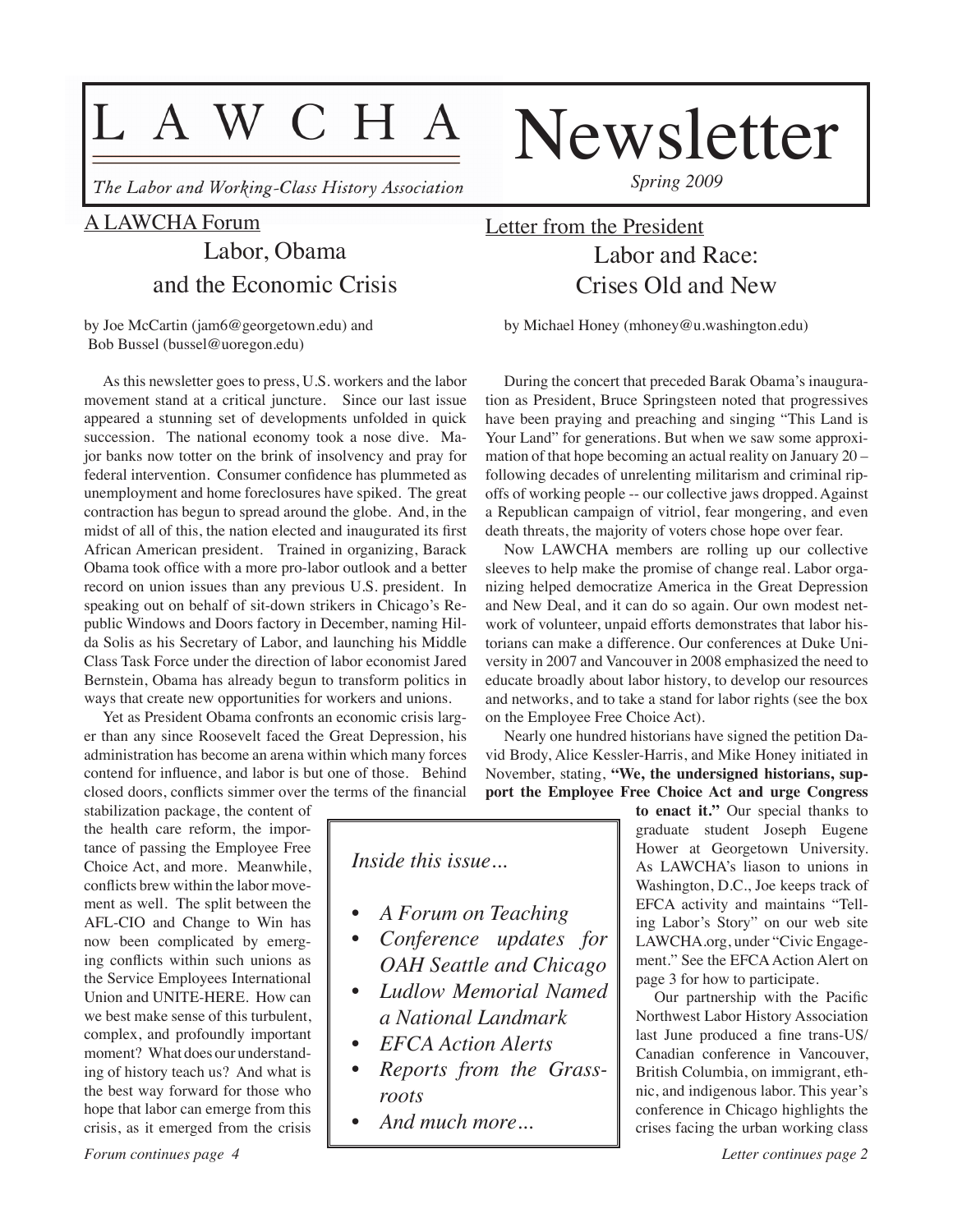# President's Letter

and especially ethnic minorities during today's alarming global economic meltdown. Our theme, "Labor and Race in the City, Crises Old and New," highlights the interconnections between racism and poverty and of movements for labor and civil rights. Coordinators Erik Gellman and Liesl Orenc, with a crew of people in Chicago, and LAWCHA Midwest liaison Lisa Phillips in Indiana, have produced a venue for arts and music as well as the spoken and written word through our partnership with the Fund for Labor Culture.

The need for this conference on the urban crisis came vividly clear to me when I visited Memphis to speak during

Black History Month. Stunning poverty lives side by side with a strong black political leadership that lacks the economic base to attack interrelated housing, employment, transportation and educational deficits. In some zip code areas, a majority of people live in poverty, in mostly female-headed households. In Frayser, once a white suburb but now predominantly black, home prices have dropped forty percent, while reverse redlining has set off a wave of foreclosures accentuating drug use and crime among dispossessed youth.

Black and white workers once formed strong industrial unions at Frayser's Harvester plant and in North Memphis at the Firestone plant. But unionized, manufacturing jobs have been replaced by low-wage, nonunion jobs in warehouses and service jobs, or no jobs at all. The federal government has taxed Memphis families hundreds of thousands of dollars each to pay for a one trillion dollar occupation of Iraq and two trillion dollars in tax breaks for the already rich. For that money, Memphis and Shelby County could have entirely rebuilt the decaying Memphis school system and created a transportation infrastructure to connect poor communities to jobs. Now, the Republican Party that brought us to this state of neglect and collapse by turning a large budget

## **Stay in Touch!**

We're going green, moving into the 21st century, saving money, all by using the Internet to stay in touch.

Check out the LAWCHA website (www.lawcha. org) for op-eds, conference updates, and much more. And send your updated email address to lawcha@duke.edu



surplus into massive deficits and doubling the national debt claims government cannot afford to fund basic needs to make a decent life possible. The Republican betrayal has hit especially hard in the South, where "right to work" laws (which, Martin Luther King noted, "offer no rights and no work") and plant closings have devastated unions and the working class.

Labor movements have turned back corporate greed and arrogance before. Help us examine the historic causes of today's difficulties and to visualize possible solutions. Your ideas, scholarship, and civic engagement are enormously valuable. Through our conferences, our new labor landmarks and memory committee, our work on the Herbert Gutman and Philip Taft labor history prizes, your writing in Labor, the

fine journal edited by Leon Fink, this newsletter, and other venues, you can help LAWCHA carry on labor history and make it ever more relevant to the present.

Kim Phillips, incoming LAWCHA president in spring 2010, is calling for a focus on organizing the global South at our LAWCHA conference to be held alongside the OAH convention in the District of Columbia in April 2010. This spring, come join us in Seattle and Chicago as we remember and celebrate our history of struggle for a better world. Let our board (which will be meeting in Chicago) know what you are doing in your work and your community, and please suggest ideas for LAWCHA action. This is a great time to be a labor historian, and your input is crucial to our success.

Solidaridad, Mike Honey

## **Lecture for LAWCHA**

# **Next time you receive an honorarium, why not donate it to LAWCHA?**

We need your continued financial support to continue our many and growing programs. By sending us your next honorarium (or any other contribution, large or small), you'll be supporting our dissertation and book prizes; you'll be working to make sure that graduate students continue to receive travel grants to attend our conferences; and you'll be helping us to expand our reach to organize new members. And it's tax deductible.

Send your next honorarium to:

LAWCHA Treasurer Tom Klug, Marygrove College, 8425 W. McNichols, Detroit, MI 48221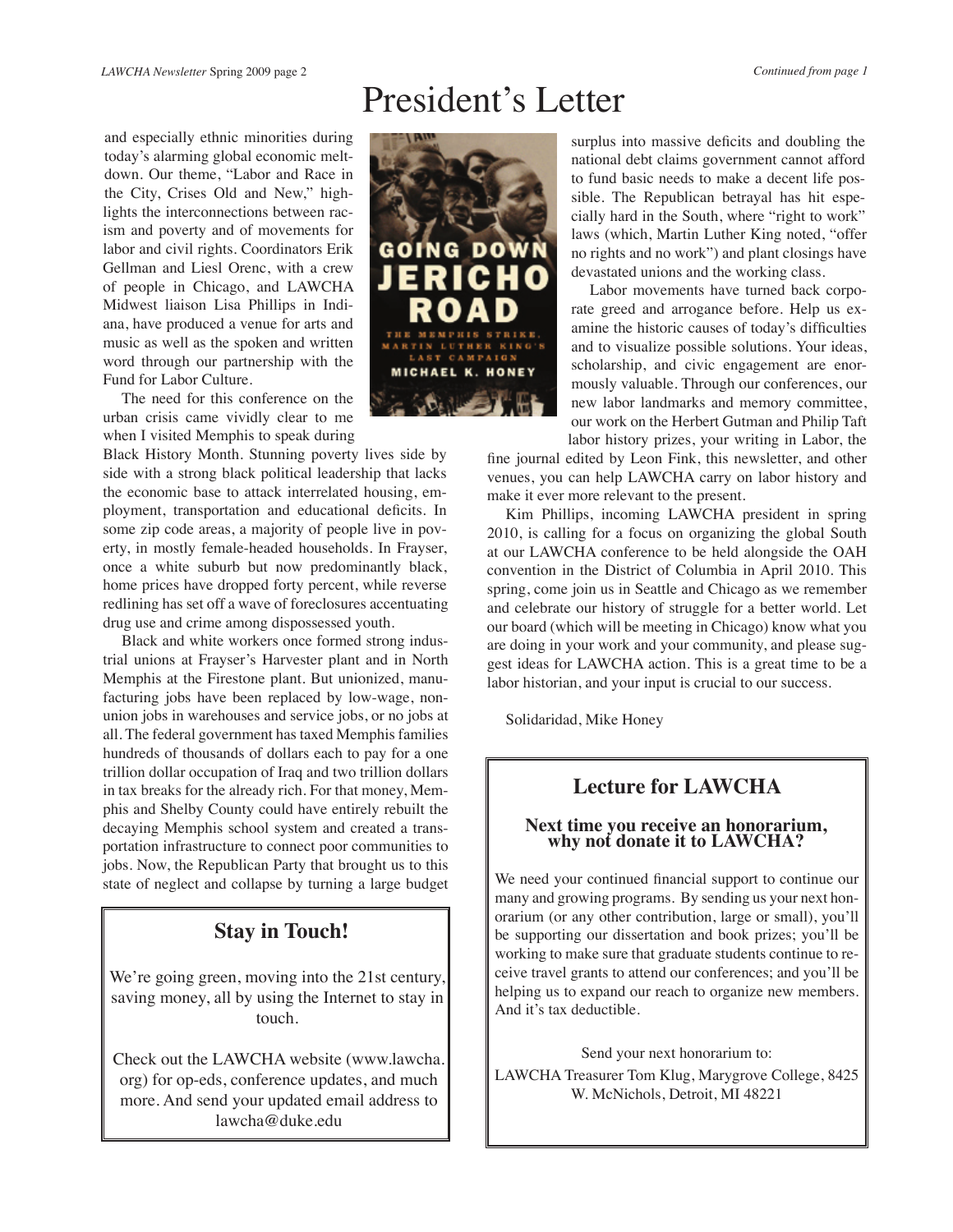# EFCA Action Alert and Information

### Dear LAWCHA Member,

Over eighty historians have signed onto a brief statement initiated in November by LAWCHA members, stating, "We, the undersigned historians, support the Employee Free Choice Act and urge Congress to enact it." If you want to add your name, please contact Joe Hower jeh67@georgetown.edu. We will be publicizing this list shortly.

Now the Political Economy Research Institute (PERI) has also created a sign up page for scholars in various disciplines (specifically including historians) in Support of the Employee Free Choice Act. It includes a larger statement of the issues very much in line with what David Brody and other historians have written. We will keep a list of historians who sign it.



But we cannot add your name to the PERI letter even if you have already signed onto our LAWCHA statement; you must do it yourself. So if you would like to add your name to this national list of academic supporters of the workers' right to choose, please go to: http://www.peri.umass.edu/sefca/

The debate over EFCA is going to be a big battle in Congress, with opponents claiming EFCA takes away the employee's right to vote. It does not: workers may go through an NLRB secret ballot election if 30 percent choose to sign cards, or they may achieve unionization if more than 50 percent choose to sign cards. EFCA allows more freedom of choice, not less.

### Sincerely,

Michael Honey, LAWCHA President Joe Hower, Telling Labor's Story (LAWCHA)

# Official LAWCHA Notice

## **Board of Directors Meeting**

9:00 AM - Noon Thursday May 28, 2009.

## **Annual Membership Meeting**

at LAWCHA luncheon Noon-1:45 Friday May 29, 2009.

These meetings will take place at the Chicago LAWCHA conference. Roosevelt University, May 28-31, 2009.

# LAWCHA Conference Set for Chicago, May 28-31 Roosevelt University, Chicago

LAWCHA's 2009 conference will take place in Chicago on May 28-31, 2009, at Roosevelt University, 430 S. Michigan Avenue. The conference will be organized around a theme made more timely by the emerging economic crisis: "Race, Labor, and the City: Crises Old and New."

Co-sponsored by the Fund for Labor Culture and History (Laborlore Conversations IV), with additional supportfrom the Chicago Center for Working-Class Studies, UNITE-HERE, Chicago Jobs With Justice, and the Association for the Study of African American Life and History-Chicago Branch, the conference will include 35 Panels as well as a number of plenary roundtables and workshops.

Among the highlights will be presentations of the Philip Taft Labor History Book Award and the Herbert G. Gutman Outstanding Dissertation in U.S. Labor History Award, a Saturday night dinner at UNITE Hall, and a Chicago Labor Trail Bus Tour.

Conference registration, housing, and complete program information can be found at

#### **http://chi-lawcha09.indstate.edu.**

If you have any other questions about the conference, please contact: **chi.lawcha09@gmail.com**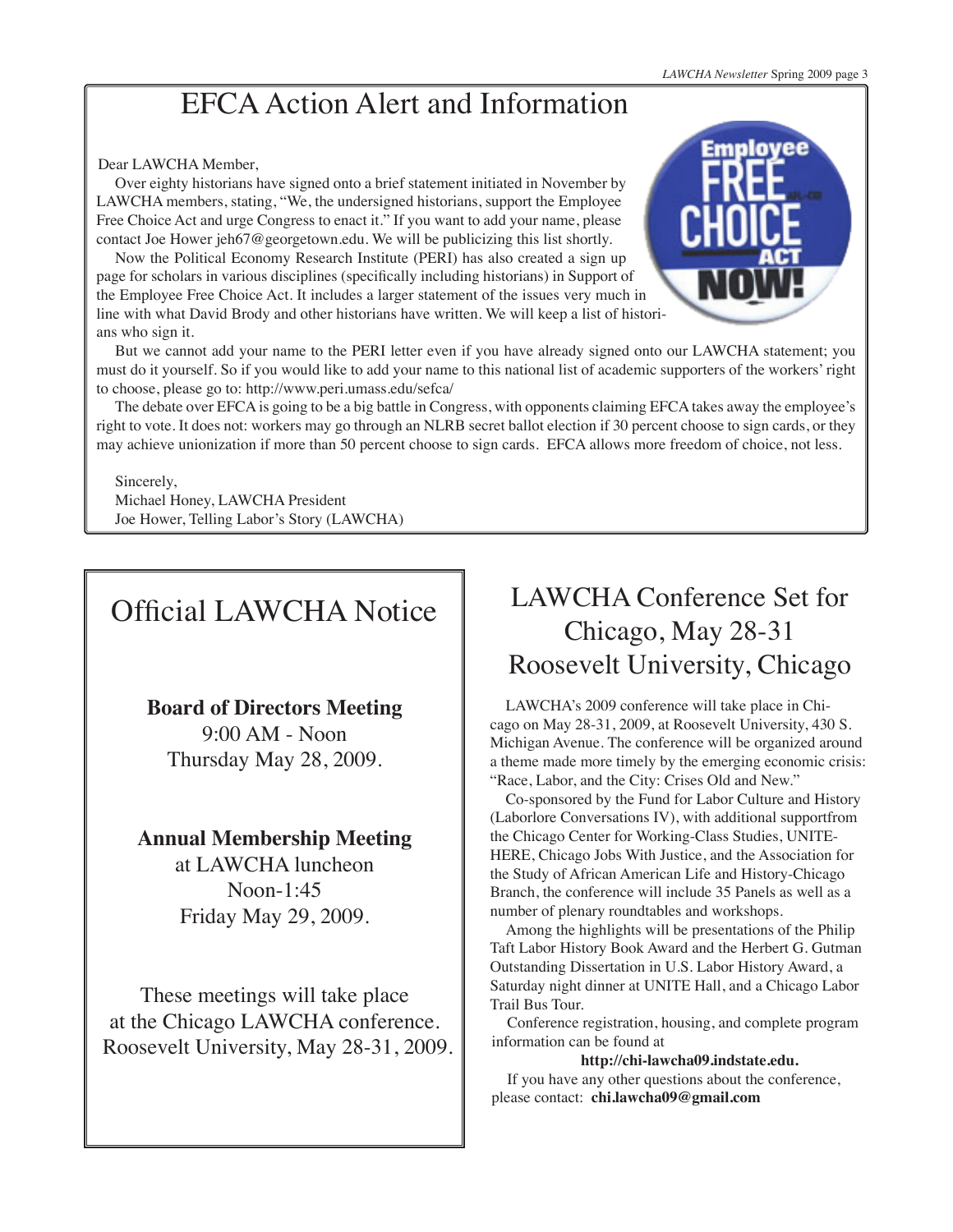# Forum, continued: Labor, Obama, and the Economic Crisis

of the 1930s, revived and strengthened by national economic policies that enhance workers' collective voices?

We have invited three acute thinkers to share their views about this moment with us. One, Bill Fletcher, has long played a role as a labor intellectual and progressive voice within the union movement. The other two, Michael Kazin and Jennifer Klein, are among our wisest historians of politics, labor, and political economy. Their views overlap on some points and diverge on others. But, taken together, they direct our attention in useful ways to what Obama, following Martin Luther King, has called the "fierce urgency of now," a phrase that has taken on new meaning in Obama's first months in office.

## **Organized labor and Obama: Can critical support work?**

by Bill Fletcher, Jr.(papaq54@hotmail.com)

When the members of the United Electrical Workers (UE) occupied Republic Windows in Chicago, I did not know what to expect...from anyone. Leaving aside for a moment the outpouring of support that the workers received from around the country, there was a stunning moment when President-elect Obama offered his support of the demands of the workers. Though he did not explicitly support the occupation, his verbal stand with the workers was nearly unprecedented. I could not remember another President taking such a step, certainly in my lifetime. The nearest similarity was President Franklin Roosevelt's famous statement in favor of unionization. At the same time as the Republic Windows battle, however, President-elect Obama was in the midst of assembling his largely center-right cabinet which, with the notable exception of Secretary of Labor nominee, Congresswoman Hilda Solis, is not known for being particularly pro-worker, let alone pro-union

These two seemingly contradictory signals are illustrative of the complex environment we are entering, demanding a more complex tactical approach than organized labor has largely followed, certainly for the last eight years. Specifically, the Obama administration is not one that came to power through a message aimed specifically at the working class and the poor. Former Senator John Edwards attempted to position himself to play such a role and was hoping to build a progressive populist candidacy as such. Obama, on the other hand, though rhetorically speaking of the need for attention to be focused on "Main Street" rather than "Wall Street," ran a campaign based on building a new consensus, and as such downplayed class issues. He has, however, found himself in the midst of the worst economic downturn since at least 1973-4, and quite possibly since the Great Depression. In fact, the situation has become so bleak that various economists have warned about a possible "GD2", i.e., Great Depression 2. In that situation, and despite the fact that programmatically Obama differed very little from Senator Hil-

lary Clinton, circumstances are forcing him to consider paths that differ dramatically from the Clintonesque route. Whether Obama will take an alternative path, however, will depend less on him and more on what various social movements do and with the quality of the resistance that Obama will encounter from the political Right.

It is worth remembering that when Franklin Roosevelt came to office in 1933, his model for the New Deal was the corporate state of Fascist Italy. There were significant criticisms of Roosevelt's economic program from the political Left and from organized labor. Roosevelt's shift in a more center-Left direction was the result of two main internal factors and one external factor. The two main internal factors were (1)the resistance that the political Right offered to his program of change [largely holding the view that Roosevelt was conceding too much to the Left, and  $(2)$ the rise of popular resistance, particularly that found in organized labor. The main external factor was the rise of fascism, particularly after the victory of Nazism.

These points are worth noting because there is often a tendency to view change through the framework of the thinking and impulses of individuals rather than recognize some of the larger forces that help to shape or reshape those same individuals. This is not to suggest a deterministic approach to change, but rather to understand the forces that can be at play.

Thus, in 2009, organized labor, as one social force/movement finds itself confronted with possibilities and challenges. President Obama's impulses are to encourage organizing but to downplay struggle. He sincerely believes that we can all get along and that the role of the political leader is to bring diverse forces together to surmount their differences. What he wishes to ignore is that power never works that way. One need not repeat, ad infinitum, the famous words of Frederick Douglas to remember that power truly does not concede anything without demand. To that should be added, organization. In other words, those in positions of power cannot simply be argued out of their positions in favor of the common good. The oppressed and dispossessed must take their futures into their own hands, organize and mobilize.

What does this mean, then, for the relationship between organized labor and the Obama administration? It means, first and foremost, that the combination of the weakness of organized labor along with contradictory nature of the Obama administration necessitates that organized labor operate very differently than it has traditionally. Contrary to the practice of relying on backroom meetings and Washington, DC-centered lobbying, organized labor must adopt an approach that focuses on building a "class movement". To borrow from A. Philip Randolph, organized labor must truly be the movement of the dispossessed, the despised and the poor, rather than see itself as being the movement of those fortunate to be in a union.

There are a few specific approaches that organized labor can undertake. In following this path, and to the extent to which organized labor follows through, it will find that it be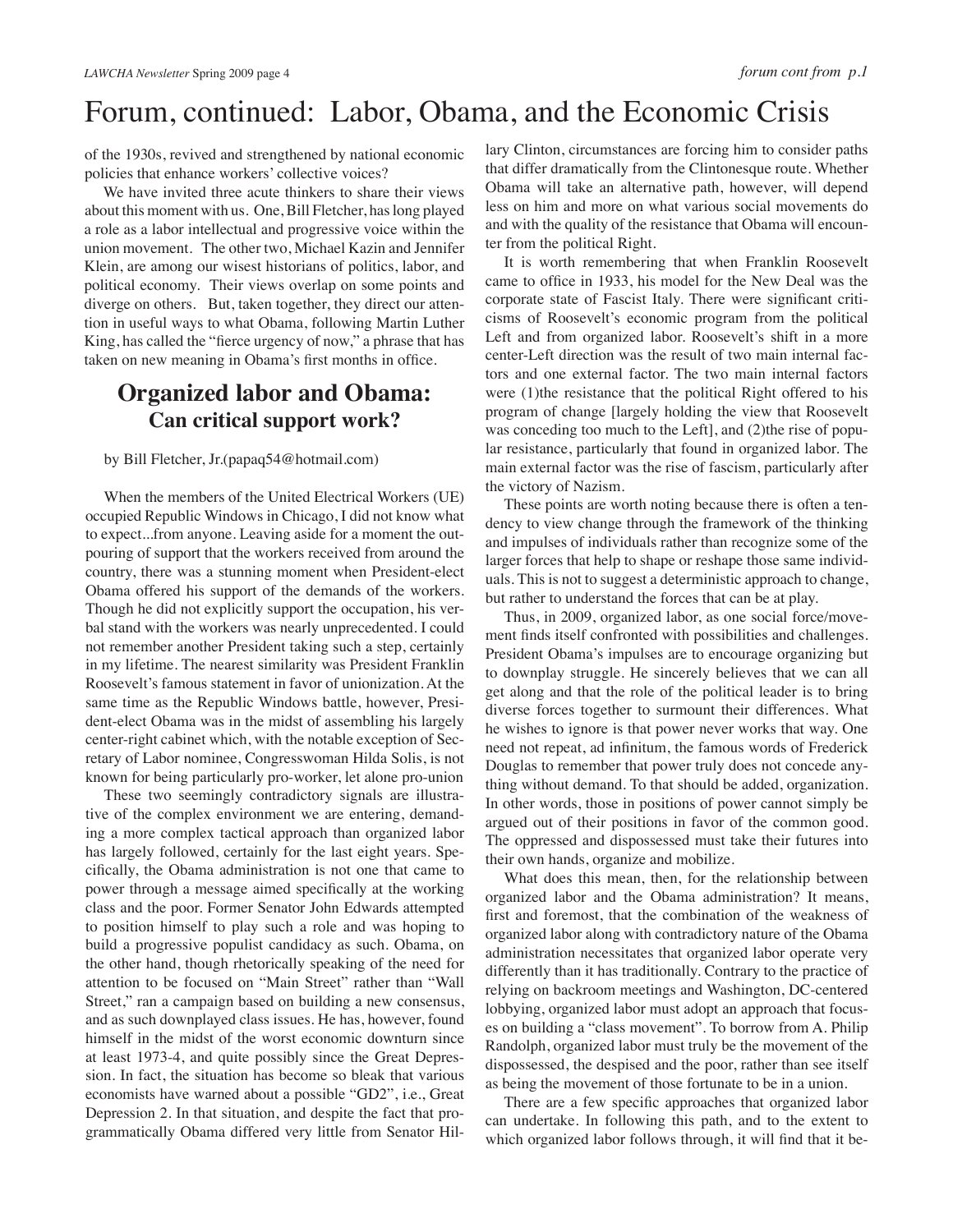gins a process of its own transformation. Taking on the fight for consistent democracy, which is the core of this path, means that one cannot stop at changing what is outside of the union; one will undergo changes oneself. Therefore:

Organized labor must develop a very different electoral base. It needs to do this in conjunction with other working-class organizations through the vehicle of what my colleague Fernando Gapasin and I call "working people's assemblies." Locally based movements need to be created that begin the identification of the interests that working people have and move from that identification to a discussion of implementation. The net result of a successful practice of this approach will be a change in the constituency of organized labor in such a way that it is addressing the needs of a class. That will shift the power balance at the electoral level.

Organized labor must not only push the Employee Free Choice Act, but it must do so in conjunction with a broader agenda. This will make it more difficult for Obama and those around him to brush off EFCA as a 'special interest' of organized labor. At the same time, organized labor must be prepared for the possibility that EFCA does not pass, and must, develop a Plan B. In the absence of Plan B the danger is one of despair and disengagement.

Organized labor must emphasize those components of the Obama agenda that have yet to be accomplished. In other words, while there will be differences with the Administration, it is critical to emphasize the need for the Administration to fulfill the promises that it made to the people of the USA.

Organized labor cannot be afraid to offer criticism when there are significant differences. Organized labor cannot afford to fall into the lap-dog role it practiced under President Clinton when there would be significant areas of disagreement but there was a certain reluctance to speak out. This does not mean that unions should publicly express every disagreement that they have. It does mean that those areas where there is significant difference should be flagged. It will be critically important for workers to understand that they have a movement that is not an extension of a President, but rather a movement that extends its support--when warranted--to the President.

It is precisely because a new approach may bring forward internal transformation that many leaders in organized labor may be reluctant to change their modus operandi. Despite the fact that a mark of insanity is doing the same thing over and again and expecting different results, many leaders in organized labor remain comfortable with a particular means of operating. The global and domestic crises faced by the working class should render such old approaches defunct, though this does not mean that they will not be practiced in either case. To engage the Obama administration in a new way may ultimately necessitate a very different practice of unionism and a different sort of union leadership.

## But He Needs a Movement

#### by Michael Kazin

Just months into his tenure, Barack Obama already appears to be the most pro-labor president in U.S. history. He has promised to lobby Congress to pass the Employee Free Choice Act (EFCA). He appointed a Secretary of Labor, Hilda Solis, whose parents were active unionists and who was a rock-solid advocate for labor causes both in the California Assembly and the House of Representatives. In several speeches, Obama has made his backing for aggressive unions explicit. Last December, he endorsed the sit-in by laid-off workers at a Chicago window company. And soon after being inaugurated, when he formed a task force to lift more Americans into the middle class, the president announced, "I do not view the labor movement as part of the problem, to me it's part of the solution." No other president – including FDR and JFK whose memories are revered in most labor circles – ever spoke of unions in such warmly supportive terms.

But sadly, none of this may matter. Although labor funds and volunteers helped Obama capture such key states as Ohio, Indiana, and Pennsylvania last fall, they have since demonstrated neither the skill of a well-led interest group nor the energy of a social movement that can take advantage of a splendid opportunity.

Labor has done a poor job promoting itself and its top legislative priority. For all its importance, the campaign for

EFCA has been all but invisible to anyone who doesn't frequent liberal websites. Where are the public hearings that feature workers fired for organizing? The clever demonstrations by union supporters? The ads by celebrities who care as much about card-check as saving the rain forests? The articulate spokespeople who can grab the attention of Jon Stewart, Rachel Maddow, and David Gregory? I suspect few Americans who are not labor activists – or employers and their publicists – even know what EFCA is.

When and if they find out, many will question why the bill replaces the injustice of a delayed Labor Board election with no election at all. There may be a crisp, convincing way to explain this apparent contradiction, although none, to my knowledge, has yet been made. But wouldn't it be easier to alter the measure to require a vote within a week after cards are submitted? Otherwise, I fear the charge that union "bosses" want to scuttle democracy will turn the whole effort into ashes.

Of course, labor's internal troubles would have prevented even a brilliant publicity campaign from getting through. Since the sit-in at Republic Window (the purpose of which was to secure severance pay, not to save workers' jobs), the only labor stories highlighted by the national media have been the nasty divisions embroiling SEIU and UNITE-HERE, two of the largest and most progressive organizations in the country. This may be one reason why unions did not play a prominent role in the February debates over the massive stimulus bill or the bank bailout, at a time when a push from the left was urgently needed to counter the Hooverite pressure from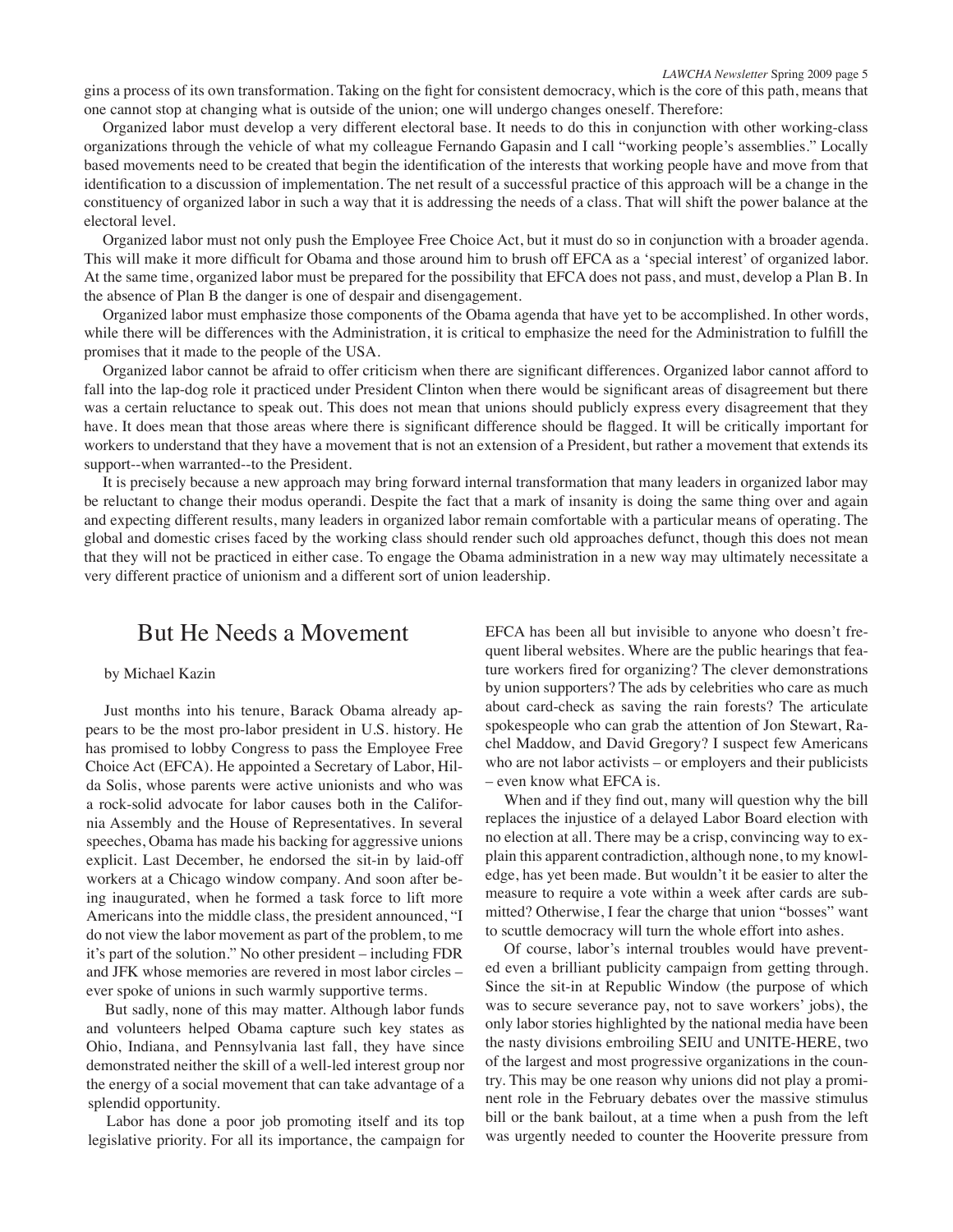#### *LAWCHA Newsletter* Spring 2009 page 6

conservatives and the cuts demanded by moderates. John Judis reported in The New Republic that Americans United for Change, backed by AFSCME, "even ran ads thanking Susan Collins, Olympia Snowe, Ben Nelson, and Arlen Specter for agreeing to back the stimulus bill that they had significantly weakened."

Part of the problem is that labor activists seem unable to play the inside and outside games simultaneously, as any successful movement must do. Workplace radicals disdain the task of befriending the powerful but are unable to mount organizing campaigns or mass actions that could put pressure on Congress, state officials, and major anti-union employers. On the other hand, both national federations appear to be so tightly focused on preserving their connections with Obama and his political allies that they are unwilling or unable to make a strong case for themselves. At times, making that argument will require them to criticize their friends in power.

Fortunately, the current political environment should give labor people the time and space to improve their performance. The debacle that was the Bush administration and the deep recession have made corporate executives less popular than at any time since the 1930s. In poll after poll, a majority of Americans say they are favorable to unions, and large numbers of workers would like to join a union, if that choice became available. But neither the passive sympathies of the public nor the support of the man in the White House will lift labor's fortunes unless its partisans can shed habits acquired during the long years of decline.

## Labor and the Obama Era

#### by Jennifer Klein (jennifer.klein@yale.edu)

On a nuts-and-bolts level, it's clear what the political agenda of the labor movement is in the new political era: restoring the right to organize, pushing for some broader, yet vaguely defined, form of publicly subsidized health insurance, constructing fairer immigration policy, and revisiting international trade agreements. Without a doubt these are essential and worthy aims that would improve the lives of millions of people. They also represent the limits of top labor leadership's imagination: they're aimed at patching up what's left of the shredded regime of mid-century, New Deal America.

The labor movement has been functioning in such a hostile climate for so long, its social imagination has atrophied. There are few dreams of liberation; rather too many labor leaders have merely sought to hone their tactics, to play catch up. What would it mean to go on the offensive?

The fact that the national labor movement has honed in on the Employee Free Choice Act (EFCA) seems indicative of its traumatized state. Certainly, I agree we should go all out to pass it. I have no doubt that the passage of EFCA is essential. Yet even if it were to pass, how much would it change? Myriad forms of employer coercion are still legal. So many jobs and workers are not defined as eligible for NLRA rights and these tend to be the jobs in growing sectors. Hundreds of thousands of workers lack legal status and live under con-

stant threat of imprisonment or deportation. The right to strike doesn't really exist anymore; nor does labor seem interested in winning it back. And the labor movement itself is perhaps on the verge of internal civil war. At the start of this political opening, offered by Obama's election and the economic crisis, the labor movement finds itself erupting in schism—a moment more like 1935 than the First Hundred Days of 1933.

Just as the emergence of the CIO breathed new life into the labor movement in a moment of economic and political crisis, so too do the contemporary conflicts help us glimpse a new kind of labor movement. Indeed, the internal conflicts now taking place within SEIU and UNITE HERE encapsulate the strategic choices confronting trade unionists and their allies. In particular, two strategies emerged over the last decade because no fundamental right to organize existed; these have now run up against each other.

To paint with a broad brush, one strategy models the union along the lines of corporate capital. If employers are organized as huge multi-state or multi-national corporations, not bounded by central worksites or states, then labor has to be organized on similarly large-scale terms: as mega-locals and internationals. Power has to be concentrated at the level of the international union or the union federation (Change To Win), which can see the whole economic landscape from a bird's eye view and coordinate tactics across far-flung space. Without a right to organize, the international leadership devised a tactic of brokering deals with companies or the state: the employer agrees to a manageable degree of unionization, while the union somewhat unconditionally accepts a nominal "contract." Where it could, the International used bargaining to organize. Within this model, strikes were seen as unnecessary; what mattered were numbers. The buzzword has been "density" but that's not really accurate, rather it's about scope. The actual existence of the union can be thin, as long as its scope is wide. Those numbers (the thousands brought into the union by the brokered deal) can then be translated, according to this strategy, into political clout the International will trade on somewhere else. The labor movement is a political PAC operating at the national level.

The other strategy turned back to the local level to rethink how to build power. Recognizing that collective bargaining in itself was neither sustaining nor increasing the labor movement, local labor activists looked to the community organizing model: organizing outside of a workplace, developing leadership capacity within each person, building community alliances, uniting on issues not in the labor-management contract. It has turned to church meetings and house meetings, public pressure tactics and city council meetings. This strategy has used organizing around community issues, such as medical debt, neighborhood abandonment, bank red lining, and housing to win the right to organize, win new contracts, extend the labor agenda to the broader working-class, and build power from the bottom up. (Some sociologists like to call this social movement unionism but this is both misleading and ahistorical. Both are social movements; and labor has certainly been a social movement in different historical moments.)

Where this model is most successful, it also gets back to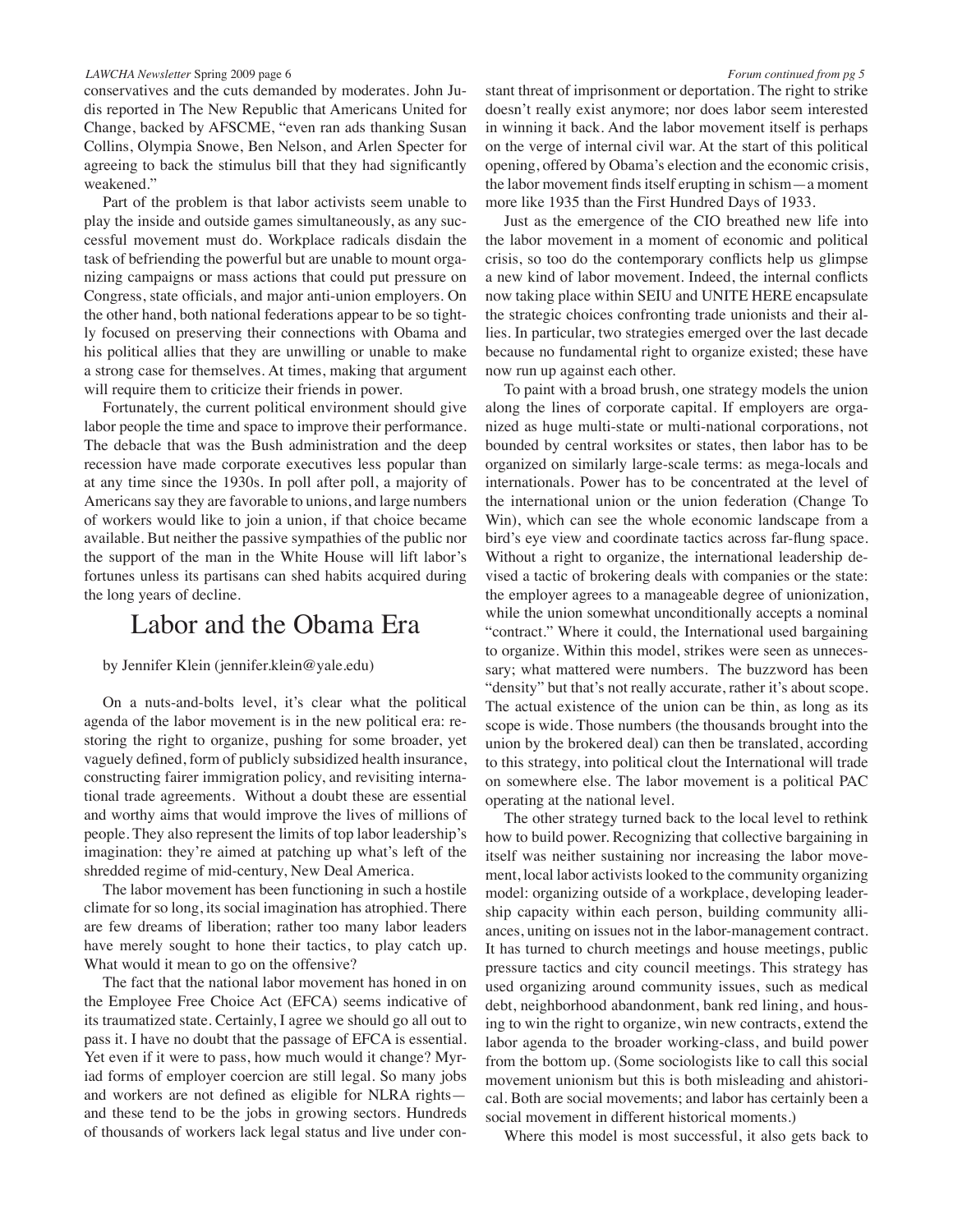building the union as a real social institution that gives people power on the job (through procedures that workers and management engage in routinely; job stewards; and the right to grieve, arbitrate, and strike), that lets workers define dignity and respect on the job, and has workers participate in bargaining real contracts. New Haven has one of these movements, built through UNITE HERE (actually, HERE) unions. Union organizers and community organizers work together across the realms that define people's daily lives, rebuilding what Rick Fantasia calls "cultures of solidarity." Everyone who is brought into the movement wrote and signed a "Social Contract Between Yale and New Haven." Yes, it's "just" an aspirational platform. But what it does is link the demands made in direct contract negotiations by those within the union with the demands for economic security and control by an even broader range of people in New Haven's neighborhoods. It gives them a platform for organizing together—and bargaining for organizing rights for other workers. California had an even more powerful organization—the Oakland-based United Healthcare Workers West (UHW). UHW used member organizing, elected worker collective bargaining committees, active shop stewards, strikes and militancy, political lobbying days, and coalitions with consumers to win top-notch contracts, organize more workers, and exert county and state-level power. It also enabled workers—especially women, immigrants, and people of color—to shape the union, to define it and use it as a social world that connects them to a broader social project and a political movement. They have a reason and motivation to turn out for political actions. Militant confrontation worked because they had real density: through dense layers of connection and meaning, political relationships, the power to stop work or reshape it. The union has social and political weight.

Although these two strategies on the surface seemed to be complimentary, they had a head-on collision at the very moment Obama took office. After a year-long struggle, SEIU, led by Andy Stern, forcibly took over UHW, its most militant, successful health care local, and set out to break it up. All long-term care workers would be moved out of that local and combined into a state-wide long-term care local, based in L.A., that could claim over 100,000 members. The social world created by the members and their sense of ownership over it did not matter. What mattered was the numbers game as seen from the top. The two strategies no longer co-existed; they are now in outright trench warfare with each other. UNITE HERE! also decided at the same moment to seize one of its "renegade" locals in Detroit. Then Bruce Raynor, UNITE HERE! president, sued his own General Executive Board for actually exerting majority rule. The internal conflict is almost the same: the two adaptive strategies have collided with each other—instead of big capital!

The reality is we need both. We need a labor movement that is a national political voice, that sets out policy and law, and that can achieve legislation for a broad swath of the American public. But, as historians, we know this can only be truly viable if the other strategy is allowed to flourish. People are empowered by their membership in the union not just because some guy in Washington headquarters claims to speak for

*LAWCHA Newsletter* Spring 2009 page 7 them but because they gain control over the currents of their daily lives. They are empowered because they play a meaningful role together in reshaping their social world.

The labor movement can't be a successful political formation without power from below. But it also needs to take on power at the top.

Why is labor seen by most people as just another "interest group"? In part, it's because conservatives have invested a lot in casting labor in the most narrow, self-interested light possible. In part, it's because labor often presented itself that way. But also, it's because most people have very little cultural or social attachment to organized labor.

The auto industry's current fiasco is illustrative. With the hour-glass running out, a desperate General Motors announced its plan on Feb. 18 for the future. What they offered was so pathetic and myopic, it could only leave the public with a sense of disgust. And where was the union? Its lack of vision should be equally distressing. Here's an incredible moment for the UAW to step forward and lay out a bold plan that would benefit the whole country: turn GM into a high-speed train company. Besides offering a possible future, it would give the public a reason to rally around the union.

We glimpsed a possibility of social imagination in Chicago a month after the election, when the mostly immigrant workers at Republic Windows and Doors occupied the factory. Republic was about to leave these UE members high and dry, closing up with a few days notice and no severance pay. When Republic tried to blame Bank of America, the UE swiftly and creatively transformed a small strike into a moment of popular dissent. Tapping into class anger over the Wall Street bail-out, they marshaled popular, media, and political support to shame both corporations. With political backing all the way up to Barack Obama, one local union used militancy to force concessions from corporations.

There are small projects in motion where labor is leading efforts to generate an alternative social vision. UNITE HERE unions in New Haven have initiated a project that brings together New Haven residents (union members and non-union workers, natives and immigrants, youth counselors and artists) around an Economic Blueprint for New Haven. We've launched a Civic Leadership Institute: a multi-week curriculum that teaches popular economics, labor history, civics, immigration myths and realities, and how power works. But at root, it's teaching people how to imagine, or reminding them that they've forgotten that.

Up until now, that is what has defined our political era: we forgot how to imagine. It was a generation-long project of the Right to stop people from imagining. The essence of Rightwing propaganda has been to coerce us to accept that we have the greatest system in the history of the world—indeed, we had arrived at the very "end of history." Fiction and film accommodate this by only imagining the future as dystopic or post-apocalyptic. When was the last time a utopian novel was published? When was the last utopian social theory? It's now the ultimate insult or put-down to call something "utopian."

*Forum continues on page 8* We are at a unique moment in capitalism. We have to question growth. How do you have prosperity, dignity, and fulfill-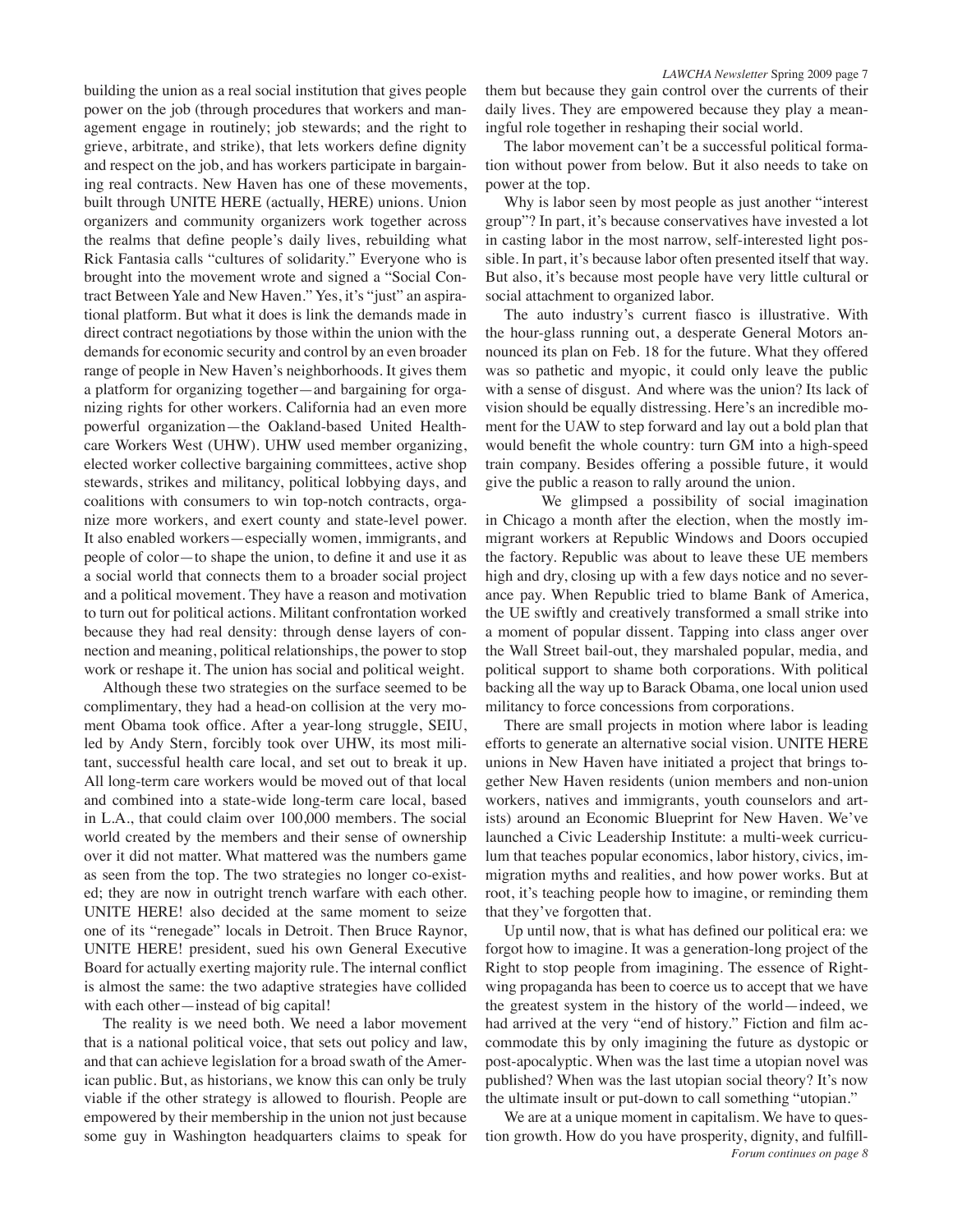#### *LAWCHA Newsletter* Spring 2009 page 8 *Klein, Forum continued*

ment, within the new era of using less? There's got to be a social vision of a good life to get there. Labor can't simply tout the old formulas of endless growth anymore. We still could use a labor movement—broadly conceived and broadly created by a whole range of people outside of traditional contracts—that can articulate new meanings of social and economic justice.

On January 20, I attended the inauguration of President Obama in Washington D.C. It was an historic, generation-defining event and somehow I felt, as an historian, I had to be there. What did it feel like? A tremendous sense of collective good will. People knew we're heading into tough, uncertain times but everyone wanted to do something to get us on the road to a better future. Inspired by the political moment, everyone we spoke with seemed eager to be part of a racially egalitarian social project that would shed the nasty taste of the old order and take steps to figure out the new one. Can the labor movement be the vehicle for that?

## LAWCHA Ludlow Committe Wins National Landmark

by Jim Green james.green@umb.edu

I am happy to report that last November the Advisory Committee of the National Park Service recommended the Ludlow massacre site and memorial as a National Landmark. This important development was the result of the hard work by LAWCHA's Ludlow Committee, brilliantly and effectively led by Betsy Jameson. (Betsy and I have written an article on the whole project for International Labor and Working Class History, which will appear in a forthcoming special issue on Labor History and Public History.)

And then, on December 17, 2008, President-elect Barack Obama announced his nomination of Senator

Ken Salazar to become the Secretary of Interior, thus virtually assuring that Ludlow would become an NHL. (Salazar and Senator Jay Rockefeller had introduced a bill to calling for the landmark.) But we didn't have to wait for Salazar to take office. On January 15 the outgoing Secretary of the Interior announced the official designation of Ludlow as a national landmark. For the press release: **http://www.doi. gov/news/09\_News\_Releases/011609c.html** 

This positive and yet unpredictable outcome invites reflection on the role that the LAWCHA Ludlow Committee and Betsy Jameson played in this complex process. Our members provided essential historical and archeological expertise to supportive National Park Service personnel, and insured that the perspectives of the United Mine Workers of America (whose president endorsed our effort) and of the strike participants were reflected in the nomination. Committee members negotiated among their own professional assessments of the history, the practical demands of the nomination process (i.e., NPS requirements and deadlines), as well as the urgent expectations of elected officials. LAWCHA committee members can be justly proud that their work and words animate the report, while appreciating the commitment and the talent of Park Service professionals who brought the process to conclusion.



 With the support of Senator Salazar and United Mine Workers President Cecil Roberts, local union members, Colorado residents, LAWCHA members and Park Service staff formed a vital collaboration that demonstrated the living significance of Ludlow to American history and collective memory. It is possible that an effort to landmark the Ludlow site would have developed without LAWCHA's initiative, but, at the very least, the association's initiative put the project on a calendar and mobilized the partnerships need to move it forward. It has been our hope that LAWCHA, now larger and stronger than ever, would take the initiative in proposing further collaborations that will make other labor history sites national landmarks.

As readers of this newsletter know, LAWCHA's board of directors voted in June, 2008, to continue the commitment to the work of public memory, and President Mike Honey appointed me to chair a committee to take that work forward. I am pleased to announce that Betsy Jameson has agreed to serve as co-chair and counsel to the committee, which is composed of these fourteen volunteers from LAWCHA's ranks: Camille Guerin-Gonzales, University of Wisconsin Madison, a member of the original Ludlow Committee; Tom Klug, Mary Grove College, member of and liaison to the LAWCHA Executive Committee; Steve Brier, CUNY Graduate Center; Sarah Deutsch, Duke University; Rosemary Feurer, Northern Illinois University; John Enyeart, Bucknell University; Alex Lichtenstein, Rice University; John Lloyd, Cal Poly; Patricia Reeve, Suffolk University; David Bernatowicz, Cuyahoga Community College; Susan Breitzer, University of North Carolina Fayettesville; Robert Chidester, University of Michigan; and Aaron Goings, St. Martin's College.

We, the new "Ludlow Committee," will be "meeting" soon on the internet. I will report on our discussions and proposed activities at the May board meeting in Chicago.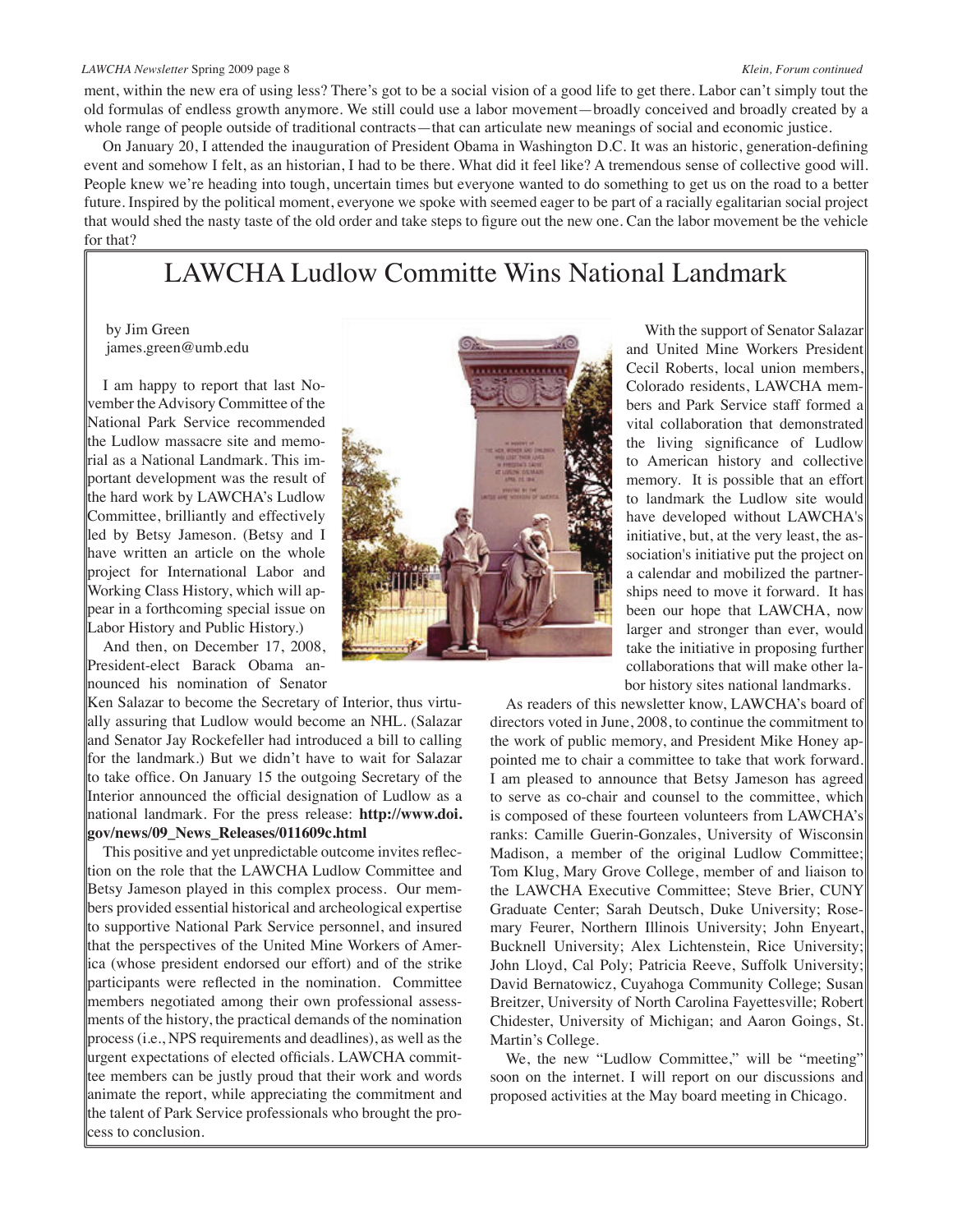**Bill Fletcher, Jr.** is the executive editor of BlackCommentator.com, a Senior Scholar with the Institute for Policy Studies, and a co-founder of the Center for Labor Renewal. He is the immediate past president of TransAfrica Forum and the coauthor of *Solidarity Divided,* which analyzes the crisis in organized labor in the USA.

**Jennifer Klein** is Professor of History at Yale University. She is the author of *For All These Rights: Business, Labor, and the Shaping of America's Public-Private Welfare State* (Princeton, 2003).

**Michael Kazin** teaches history at Georgetown University and is a contributing editor of *Labor*. His most recent books are the anthology, *In Search of Progressive America* and *A Godly Hero: The Life of William Jennings Bryan*.

## The American Right & U.S. Labor: Politics, Ideology, & Imagination

by Elizabeth Shermer and Nelson Lichtenstein

An intense and systematic hostility to trade unionism on the part of American conservatism has been a notable feature of the nation's political landscape for decades. This was the topic of a conference, "The American Right and U.S. Labor: Politics, Ideology, and Imagination," held January 16-17, 2009 at the University of California, Santa Barbara. More than 40 scholars and trade unionists offered papers or comments. The keynote speaker was Fred Feinstein, the NLRB's Clinton-era general counsel, whose 30 years as a Congressional staffer and labor board official gave him a unique vantage point from which to observe the anti-union right and evaluate prospects for passage of the Employee Free Choice Act. It will be a huge—but winnable--battle, said Feinstein.

Conference papers covered a variety of topics, including the ideology of laissez-faire during the Gilded Age, Progressive-Era company unionism, the New Deal and its opponents, and the rise of Southern anti-labor politics during the Civil Rights era. The conference concluded with a probing discussion of EFCA with David Brody (UC Davis), John Logan (UC Berkeley), Gordon Lafer (Oregon), Susan Orr (SUNY Brockport) and Catherine Fisk (UC Irvine School of Law).

Among the most stimulating papers was one by Kyle Bruce of the Aston Business School, who argued that historians have too long emphasized the impact of Taylorist production technique, while neglecting the far more efficacious and authoritarian ideas of the Mayoist "human relations" school of managerial ideology and praxis. Jean-Christian Vinel (Universite Paris-Diderot) and Joseph A. McCartin (Georgetown) considered the ideas of Sylvester Petro (1917- 2007), a libertarian intellectual whose views achieved traction in important 1970s Supreme Court cases. The 1970s brought yet another critique of union labor, when advocates of free trade denounced unions as retrograde, protectionist, and against "progress." But, as Andrew Cohen (Syracuse) argued, unions were thought to be a font of "modernity" during the first decades of the twentieth century, when Republicans competed for the labor vote by arguing for high tariffs as a key to high wages. The New Deal backed both labor and free trade, but the demise of that impulse in the 1970s left the unions vulnerable to the new free trade orthodoxy.

Of course, the right has not always been successful. Legal historian Reuel Schiller (UC Hastings) offered a careful

reconstruction of the 1958 California gubernatorial campaign, explaining why GOP conservative William Knowland's effort to ride a Right-to-Work referendum into the state house failed. Likewise Sophia Lee (Yale Law) found that the National Right to Work Committee's effort to link its agenda to the rights claims of the black freedom struggle in the 1970s failed to win support from the NAACP and other black organizations, but nevertheless put the labor movement on the ideological and jurisprudential defensive.

 Political scientist Susan Orr helped conclude the conference with a reconsideration of the NLRB election, a topic now hotly contested in the debate over EFCA. Orr argued that the analogy between a union authorization election and that of a contest for political office is faulty. Rather, NLRB elections have more in common with a constitutional convention or referendum, which lays the foundation for a democratic polity. The secret ballot is therefore but one element, and not always the most important, in a process designed to establish a new governing and bargaining regime.

Other participants included Anthony DeStefanis (Otterbein College), Jonathan Rees (Colorado State, Pueblo), Dolores E. Janiewski (Victoria University of Wellington), Christopher Nehls (Providence College), Jennifer Brooks (Auburn), Michael Pierce (University of Arkansas), Michael Honey (University of Washington), Alexander Gourse (Northwestern), Lisa Phillips (Indiana State), Elizabeth Lamoree (UC Santa Barbara), Todd Holmes (Yale), Dana Frank, (UC Santa Cruz), Shannon Clark (Montclair University), Eduardo Canedo (Princeton), Jennifer Luff, (UC Irvine), John Borsos (United Healthcare Workers West-SEIU), Mel Dubofsky (SUNY Binghamton), Mary Furner (UC Santa Barbara), Alice O'Connor (UC Santa Barbara), Sanford Jacoby (UCLA), Judith Stein (CUNY Graduate Center), Tami J. Friedman (Brock University), Jeffrey T. Manuel (University of Minnesota), Elizabeth Shermer, (UC Santa Barbara), David Witwer (Penn State--Harrisburg), and Larry Richards (Miami University of Ohio). The conference was sponsored by the UC Santa Barbara Center for the Study of Work, Labor, and Democracy, with support from the UCLA Institute for Research on Labor and Employment and the UCSB Interdisciplinary Humanities Center. Elizabeth Shermer and Nelson Lichtenstein are editing a selection of the papers for publication by the University of Pennsylvania Press. Abstracts of conference papers may be viewed at **http://www.ihc.ucsb.edu/rightandlabor/papers.html.**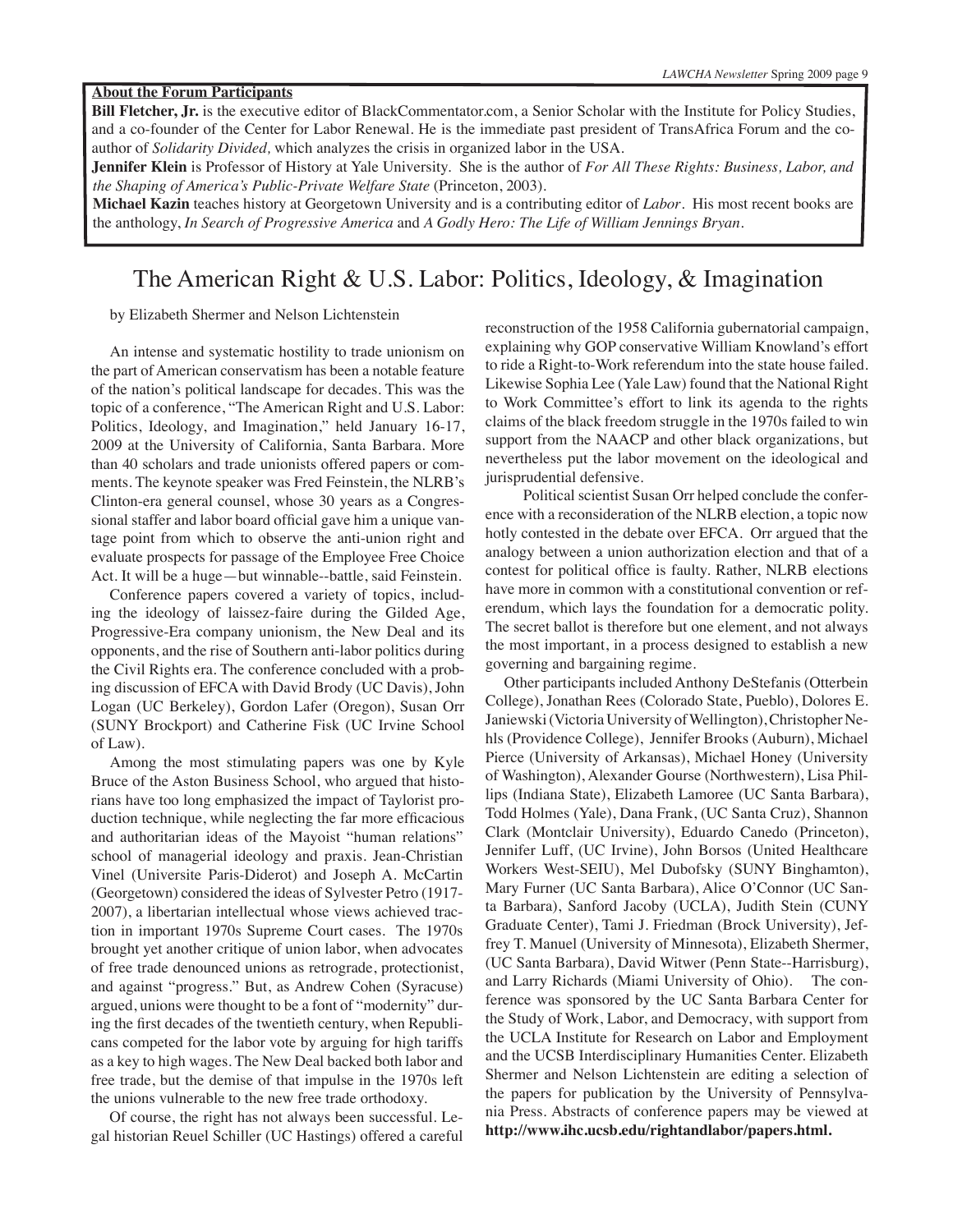# 45 Books Nominated for the Taft Prize

by Joseph A. McCartin (jam6@georgetown.edu)

Some colleagues have asked us to include notices of their recently published books in the newsletter. Rather than issuing such announcements when they are called to our attention and missing other worthy books, we have decided to publish annually the list of books nominated for the Taft Prize. This should be a fairly comprehensive list of those books published each year that would be of interest to LAWCHA members. Forty-five books were nominated for this year's prize. The winner will be formally announced at the 2009 LAWCHA meeting in Chicago. This year's prize committee includes: Ileen A. DeVault (Cornell University - ILR School), Jeff Cowie, (Cornell/ILR), Nancy Gabin (Purdue University), Gilbert Gonzalez (Univ. of California, Irvine), and Joe W. Trotter, (Carnegie Mellon). If you wish to have your book nominated for next year's prize, please check guidelines at: **htttp://www.ilr.cornell.edu/taftaward/submissionGuidelines/Nominees**

Adasiewicz, Sue. *Your Papers, Please*. (Crossing Borders) Scholastic, 2008.

Andrews, Thomas G. *Killing for Coal: America's Deadliest Labor War.* Harvard Univ. Press, 2008.

Archer, Robin. *Why is there No Labor Party in the United States?* Princeton Univ. Press, 2007.

Atkins, Joseph B. *Covering for the Bosses: Labor and the Southern Press.* Univ. of Mississippi Press, 2008.

Bacon, David *Illegal People: How Globalization Creates Migration and Criminalizes Immigrants.* Beacon Press, 2008.

Barnes, L. Diane. *Artisan Workers in the Upper South: Petersburg, Virginia, 1820-1865* Louisiana State Univ. Press, 2008.

Battista, Andrew. *The Revival of Labor Liberalism*. Univ. of Illinois Press, 2008.

Biddle, Wendy E. *Immigrants' Rights after 9/11*. Chelsea House Publishers, 2008.

Callahan, Richard J. Jr. *Work and Faith in the Kentucky Coal Fields: Subject to Dust* Indiana Univ. Press, 2009.

Cassanello, Robert & Melanie Shell-Weiss (eds). *Florida's Working-Class Past: Current Perspectives on Labor, Race, and Gender from Spanish Florida to the New Immigration*. Univ. Press of Florida, 2009.

Dantas, Mariana L. R. *Black Townsmen: Urban Slavery and Freedom in the Eighteenth- Century Americas.* Palgrave Macmillan, 2008.

Dunaway, Wilma A. *Women, Work, and Family in the Antebellum Mountain South* Cambridge Univ. Press, 2008.

Eller, Ronald D. *Uneven Ground: Appalachia since 1945*. Univ. of Kentucky Press, 2008.

Fletcher, Bill Jr., & Fernando Gapasin, *Solidarity Divided: The New Crisis in Organized Labor & a New Path toward Social Justice.* Univ. of California Press, 2008.

Fox-Genovese, Elisabeth & Eugene D. Genovese. *Slavery in White and Black: Class & Race in the Southern Slaveholders' New World Order.* Cambridge Univ. Press, 2008.

Fraser, Steve. *Wall Street: America's Dream Palace.* Yale Univ. Press, 2008.

Freeberg, Ernest. *Democracy's Prisoner: Eugene V. Debs, the Great War, and the Right to Dissent.* Harvard Univ. Press, 2008.

Frymer, Paul. *Black and Blue: African Americans, the Labor Movement, and the Decline of the Democratic Party*. Princeton Univ. Press, 2008.

Gilmore, Glenda Elizabeth. *Defying Dixie: The Radical Roots of Civil Rights 1919-1950* W.W. Norton, 2008

Glymph, Thavolia. *Out of this House of Bondage: The Transformation of the Plantation Household.* Cambridge Univ. Press, 2008.

Goldman, Robert M. *One Man Out: Curt Flood versus Baseball*. Univ. of Kansas Press, 2008.

Greene, Ann Norton. *Horses at Work: Harnessing Power in Industrial America* Harvard Univ. Press, 2008.

Hahn, Steven, Steven F. Miller, Susan E. O'Donovan, John C. Rodrigue, and Leslie S. Rowland *Freedom: A Documentary History of Emancipation, 1861-1867,* Series 3: Volume I: Land & Labor, 1865. Univ. of North Carolina Press, 2008.

Haydu, Jeffrey. *Citizen Employers: Business Communities and Labor In Cincinnati and San Francisco, 1870-1916.* Cornell Univ. Press, 2008.

Jackson, Carlton. *Child of the Sit-Downs: The Revolutionary Life of Genora Dollinger* The Kent State Univ. Press, 2008.

Kelly, Patty. Lydia's *Open Door: Inside Mexico's Most Modern Brothel.* Univ. of California Press, 2008.

Kurashige, Scott. *The Shifting Grounds of Race: Black and Japanese Americans in the Making of Multiethnic Los Angeles.* Princeton Univ. Press, 2008.

Lewis, Ronald L. *Welsh Americans: A History of Assimilation in the Coalfields* Univ. of North Carolina Press, 2008.

Lewis-Colman, David M. *Race Against Liberalism: Black Workers and the UAW in Detroit.* Univ. of Illinois Press, 2008.

Lipman, Jana K. *Guantanamo: A Working-Class History Between Empire & Revolution* Univ. of California Press, 2009.

Lyons, John F. *Teachers and Reform: Chicago Public Education, 1929-1970.* Univ. of Illinois Press, 2008.

McKivigan, John R. *Forgotten Firebrand: James Redpath and the Making of Nineteenth- Century America*. ILR Press, 2008.-Cornell Univ. Press, 2008.

Molloy, Scott. *Irish Titan, Irish Toilers: Joseph Banigan and Nineteenth-Century New England Labor.* Univ. of New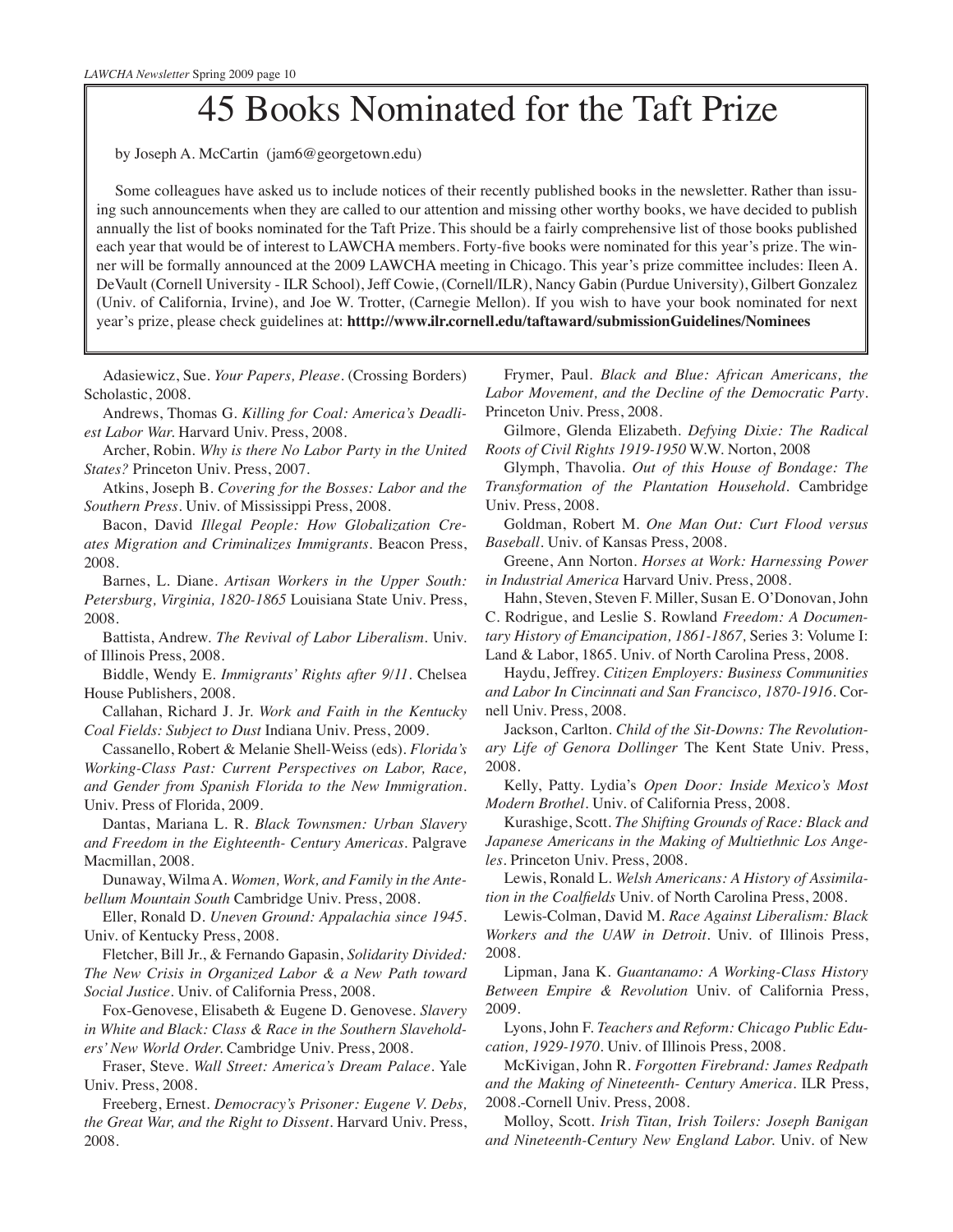## Taft Nominees, Continued!

Hampshire Press, 2008.

Montrie, Chad. *Making a Living: Work and Environment in the United States*  Univ. of North Carolina Press, 2008.

Pastorello, Karen. *A Power Among Them: Bessie Abramowitz Hillman and the Making of the Amalgamated Clothing Workers of America.* Univ. of Illinois Press, 2008.

Putman, John C. *Class and Gender Politics in Progessive-Era Seattle.* Univ. of Nevada Press, 2008.

Richard, Lawrence. *Union-Free America: Workers and Anti-Union Culture* Univ. of Illinois Press, 2008.

Sharman, Russell Leigh & Cheryl Harris Sharman. *Nightshift NYC* Univ. of California Press, 2008.

Shaw, Randy *Beyond the Fields: Cesar Chavez, the UFW, and the Struggle for Justice in the 21st Century.* Univ. of California Press, 2008.

Smith, Robert Samuel. *Race, Labor & Civil Rights: Griggs versus Duke Power and the Struggle for Equal Employment*  *Opportunity.* Louisiana State Univ. Press, 2008.

Smith, Vicki & Esther B. Neuwirth. *The Good Temp*. Cornell Univ. Press, 2008.

Stowell, David O. (Ed.) *The Great Strikes of 1877.* Univ. of Illinois Press, 2008.

Street, Richard Steven . *Everyone Had Cameras: Photography & Farmworkers in California, 1850-2000*. Univ. of Minnesota Press, 2008.

Weiss, Elaine. *Fruits of Victory: The Woman's Land Army of America in the Great War* Potomac Books, 2008.

Wepman, Dennis. *Immigration.* Facts on File, Inc., 2008.

\_\_\_\_\_\_\_\_\_\_\_\_\_\_\_\_\_\_\_\_\_\_\_\_\_\_\_\_\_\_\_\_\_\_\_\_\_\_\_\_\_\_\_\_\_\_\_\_

## Not Yet A 2009 Member? Join LAWCHA Today!

Please enter my 2009 membership to LAWCHA, which includes a one-year subscription (four issues) to *Labor: Studies in Working-Class History of the Americas.*

- ɶ Individual one-year membership, \$50
- ɶ Student one-year membership, \$30 (please enclose photocopy of valid ID)

*Canadian residents: Please add 7% GST and \$12 postage.*

*For orders outside the U.S. and Canada: Please add \$16 postage.*

Payment Options:

- ɶ I enclose my personal check, made payable to Duke University Press.
- ɶ Please bill me. (Membership cannot be entered until payment is received.)
- ɶ Please charge my p VISA p MasterCard p AmEx

 $\mathcal{L}_\text{max}$  and  $\mathcal{L}_\text{max}$  and  $\mathcal{L}_\text{max}$  and  $\mathcal{L}_\text{max}$  and  $\mathcal{L}_\text{max}$ 

\_\_\_\_\_\_\_\_\_\_\_\_\_\_\_\_\_\_\_\_\_\_\_\_\_\_\_\_\_\_\_\_\_\_\_\_\_\_\_\_\_\_\_\_\_\_\_\_

**Signature** 

Name

\_\_\_\_\_\_\_\_\_\_\_\_\_\_\_\_\_\_\_\_\_\_\_\_\_\_\_\_\_\_\_\_\_\_\_\_\_\_\_\_\_\_\_\_\_\_\_\_ Card Number Expiration

\_\_\_\_\_\_\_\_\_\_\_\_\_\_\_\_\_\_\_\_\_\_\_\_\_\_\_\_\_\_\_\_\_\_\_\_\_\_\_\_\_\_\_\_\_\_\_\_ Address Email

**Affiliation** 

\_\_\_\_\_\_\_\_\_\_\_\_\_\_\_\_\_\_\_\_\_\_\_\_\_\_\_\_\_\_\_\_\_\_\_\_\_\_\_\_\_\_\_\_\_\_\_\_ City/State/Zip/Country

Please mail this form to: Duke University Press Journals Fulfillment Department Box 90660 Durham NC 27708-0660

You may also order by phone at 888-651-0122 (in the U.S. or Canada) or 919-688-5134. You can also join online at www.dukeupress.edu/lawcha

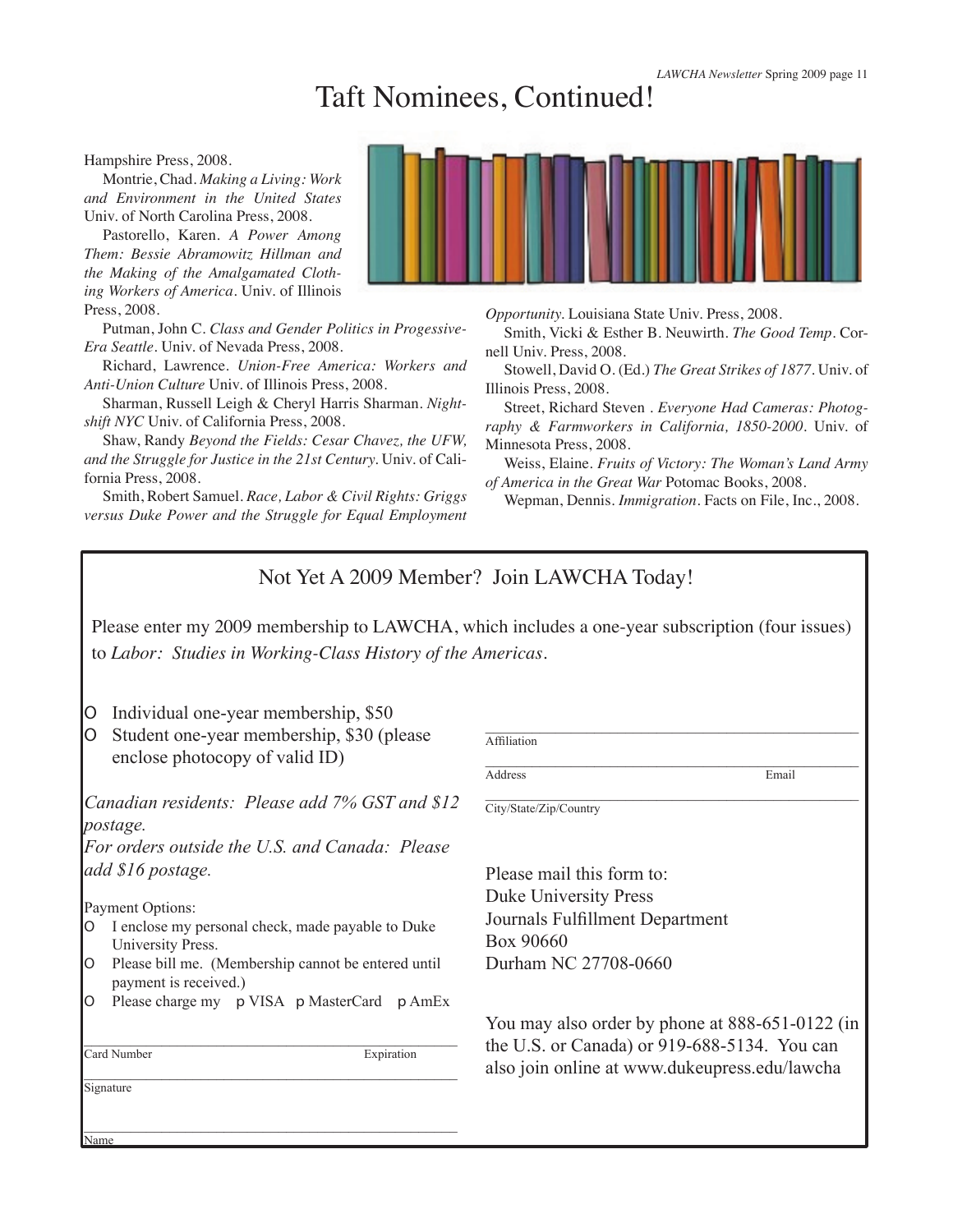## Reports from the Grassroots

*The following reports from LAWCHA activists detail our members' activities in different parts of the country. We encourage submissions from all members. Send them to Joe McCartin (jam6@georgetown.edu).*



Florida Robert Zieger zieger@ufl.edu

The Samuel Proctor Oral History Program at the University of Florida has begun a project to collect the oral histories of veteran members of the faculty union, the United Faculty of Florida (UFF; NEA/ AFL-CIO). The University of

Florida is one of the few members of the Association of American Universities to enjoy the benefits of collective bargaining, which began with the first contract, negotiated in 1976. Members of the graduate seminar of Dr. Paul Ortiz, Proctor Oral History Program Director, are conducting the interviews. Bob Zieger, Emeritus Professor of History and a member of the Program's advisory board, is serving as consultant.

On a different note, the website of the American Labor Studies Center has gathered a number of useful resources on black workers and the labor movement. These can be found at: http://www.labor-studies.org/blacklabor.php and include links to works by Mike Honey, Ruth Needleman, and Bob Zieger among others, as well as resources of interest to LAWCHA members.

## Southeastern Pennsylvania

Francis Ryan ryan@moravian.edu

The Pennsylvania Labor History Society (PLHS) held its 34th annual conference in Philadelphia on September 26-27, 2008. The events started off with a celebration of the unveiling of a Pennsylvania Historical and Museum Commission historic marker outside City Hall commemorating the 1938 municipal workers strike that led to the founding of AFSCME District Council 33. About sixty city workers, labor activists and family members of the original strikers came out to honor this important moment of labor history. Among the speakers and performers at the ceremony were songwriter and musician Mike Stout, LAWCHA member and labor historian Francis Ryan, AFSCME DC 33 president Pete Matthews, AFSCME DC 47's Cathy Scott, AFSCME DC 13 Executive Director Dave Fillman, and PLHS president Rosemary Trump. Other dignitaries and labor activists at the event included Thomas Paine Cronin, Pat Eiding, Ed Keller, Jeff Brown, Alice Hoffman and Wendell Young III.

This year's conference presented awards to a number of local Philadelphia labor activists. The William Sylvis Award for Labor Organizing went to Gary Kapanowski of AFSCME Local 1723, who built up AFSCME District Council 47 since

1977 by winning twenty of twenty two union representation elections. Sharing the 2008 award with Gary is International Union of Operating Engineers Local 542's Linda Lyons Butler, whose leadership with the Tradeswomen of Purpose/ Women in Nontraditional Work (TOP/WIN) has opened doors for over 1,000 women in the Philadelphia region to get well paying jobs with the building trades. Henry Nicholas, president of the National Union of Hospital and Health Care Employees, received the John Brennan Labor Education award in recognition of his lifetime commitment to labor education and his advancing scholarship opportunities for health care and other workers across the United States. Kathy Black was honored with the 2008 Mother Jones Award for her continuing commitment to the rights of women workers on the job, and her activities as president of the Quaker City's chapter of the Coalition of Labor Union Women.

### Detroit

General Baker (submitted via Beth Bates) justbethbates@gmail.com

Detroit auto workers may not be producing many cars these days, but they are not idle. Workers – employed, unemployed, and retired – are meeting formally and informally throughout the city to educate themselves about their options. The overarching question is

"can the auto industry as we know it survive?" The answer depends on settling a multitude of issues that impact on retirees as well as active employees of the United Auto Workers. Because people are living longer and robots do so much of today's work, the UAW has more retired members than active members. Retirees have no voting power at the table, since they are "two steps removed from the bargaining process." Pensions and healthcare are major concerns of all, issues that raise the question of national health care and the nationalization of the auto industry. The question of the health of the supplier base that all auto companies use is also on everyone's mind.

*Michigan*

In order to address these concerns and place the task that lies ahead in some perspective, I will teach a course on "African Americans in Labor History" for the annual Black Men in Unions conference at the University of Michigan in mid-February. I have been a lecturer at this conference for ten years, but I wonder if this will be the last year of the conference. All the instructors work for free, giving students, all UAW members, more than ten hours of instruction over the course of two days. But the enrollment, which normally tops eight hundred, is down to two hundred this year because tuition re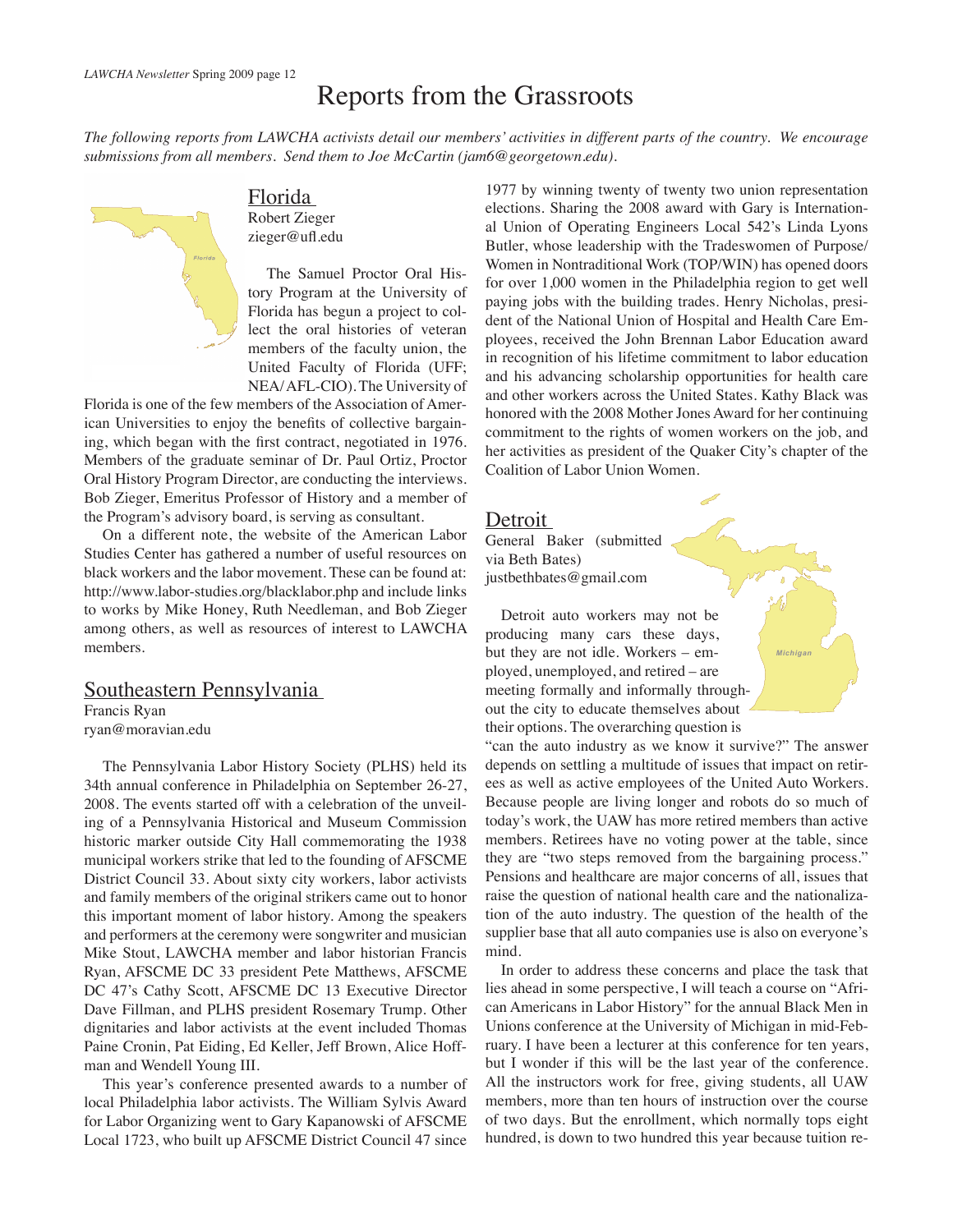fund monies have been cut. Understanding the historic juncture we are all in, I have expanded my section on the Great Depression for this year's class. I am going to focus on the Ford Hunger March and the interracial sharecroppers' protest organized by Rev. Owen Whitfield, a black former sharecropper and vice president of the Southern Tenant Farmers' Union, in southeastern Missouri in 1939. Students will hear from Dave Moore, a participant in the Ford Hunger March, and Quill Pettway, one of the first black tool and dye workers at Ford Motor Company. Both Moore and Pettway are founding members of the National Negro Labor Council and are members of UAW Local 600.

Gen Baker, retired auto worker, founding member of Detroit Revolutionary Union Movement, the League of Revolutionary Black Workers, scholar, and lecturer on African American labor history. He can be contacted through Beth Bates at justbethbates@gmail.com.

## Washington State

James Gregory gregoryj@u.washington.edu

Governor Proclaims Washington Labor Heritage Year



The new year has brought both good news and new challenges for the labor movement and labor studies in Washington State. The good news is that Governor Christine Gregoire has issued a proclamation declaring 2009 Washington Labor Heritage year

a n d acknowledging the importance of the many anniversaries that the state's labor movement will celebrate this year. The bad news is that Evergreen State College is proposing the elimination of the Labor Education and Research Center in response to the budget crisis. This is the only LERC in the state and allies are planning a full-fledged fight to save it.

The Governor's proclamation, meanwhile, represents an important opportunity. The declaration was drafted by the Harry Bridges Center for Labor Studies in cooperation with the M. L. King County Labor Council and the Pacific Northwest Labor History Association. Our friends in the legislature persuaded her to issue the order.

LAWCHA members and labor historians in other states might consider making similar proposals. This sets us up for a year of labor heritage activities that began on February 7 with a program celebrating the 90th anniversary of the 1919 Seattle General Strike. In the months to come we will commemorate the 100th anniversary of the Spokane Free Speech Fight, 75th anniversary of the 1934 Longshore Strike, and 10th anniversary of the Battle in Seattle WTO demonstrations.

We are also using the year to raise funds for a Washington Labor Archive to be housed at the University of Washington. Here is Governor Gregoire's proclamation:

WHEREAS, the state of Washington has a unique labor

WHEREAS, organized labor has been vital to the progress of American democracy, helping to secure not only higher standards of living, but also higher standards of citizenship, giving workers the ability to counter the power of money with the power of many, both in the workplace and in the halls of government; and

WHEREAS, many of the episodes that frame our state's sense of historical identity involve worker struggles and labor issues; and

WHEREAS, 2009 presents the opportunity to acknowledge several important anniversaries:

The Spokane free speech fight of 1909;

The Seattle General Strike and Centralia Massacre, both in 1919;

The Longshore Strike of 1934;

And the 10th anniversary of the Battle in Seattle WTO demonstrations;

NOW, THEREFORE, I, Christine O. Gregoire, Governor of the state of Washington, do hereby honor the heritage of the labor movement in our state, and I encourage all citizens to involve themselves in educational activities that foster understanding of the history of working people and the role of labor organizations in Washington State.

### Wisconsin

Andrew Kersten kerstena@uwgb.edu

Wisconsin's economy is in shambles, and all workers are suffering. As a recent Center on Wisconsin Strategy (COWS) report stated plainly, "the state's long-term challenges are familiar, daunting, and shared with the nation." "Income inequality, median wage stagnation and a stubbornly persistent poverty rate," the report explained, "are all clear evidence of the disturbing disconnect between economic growth and living standards in the state and nation." The indicators of the scope of the problem are seen in employment, wage, and benefit statistics. Briefly, Wisconsin's economy has been shedding jobs at an alarming rate. Since June 2007, the state has lost more than nearly 30,000 jobs, more than 15,000 in manufacturing. Major firms such as General Motors, M & I Bank, Midwest Airlines, NewPage, and GE Healthcare have announced significant layoffs and in the case of GM and NewPage plant closings. Wisconsin's unemployment rate has spiked to 6.2%, under the national average but not by much. Unsurprisingly, wages have fallen. This decline began in 2006, and workers in the state have not experienced such a sustained downturn since the early 1980s. The loss of income has hit minority workers harder than others, perhaps revealing the continuity of a historic trend during recessions and depressions of the twentieth century. Regardless, the poverty gap between whites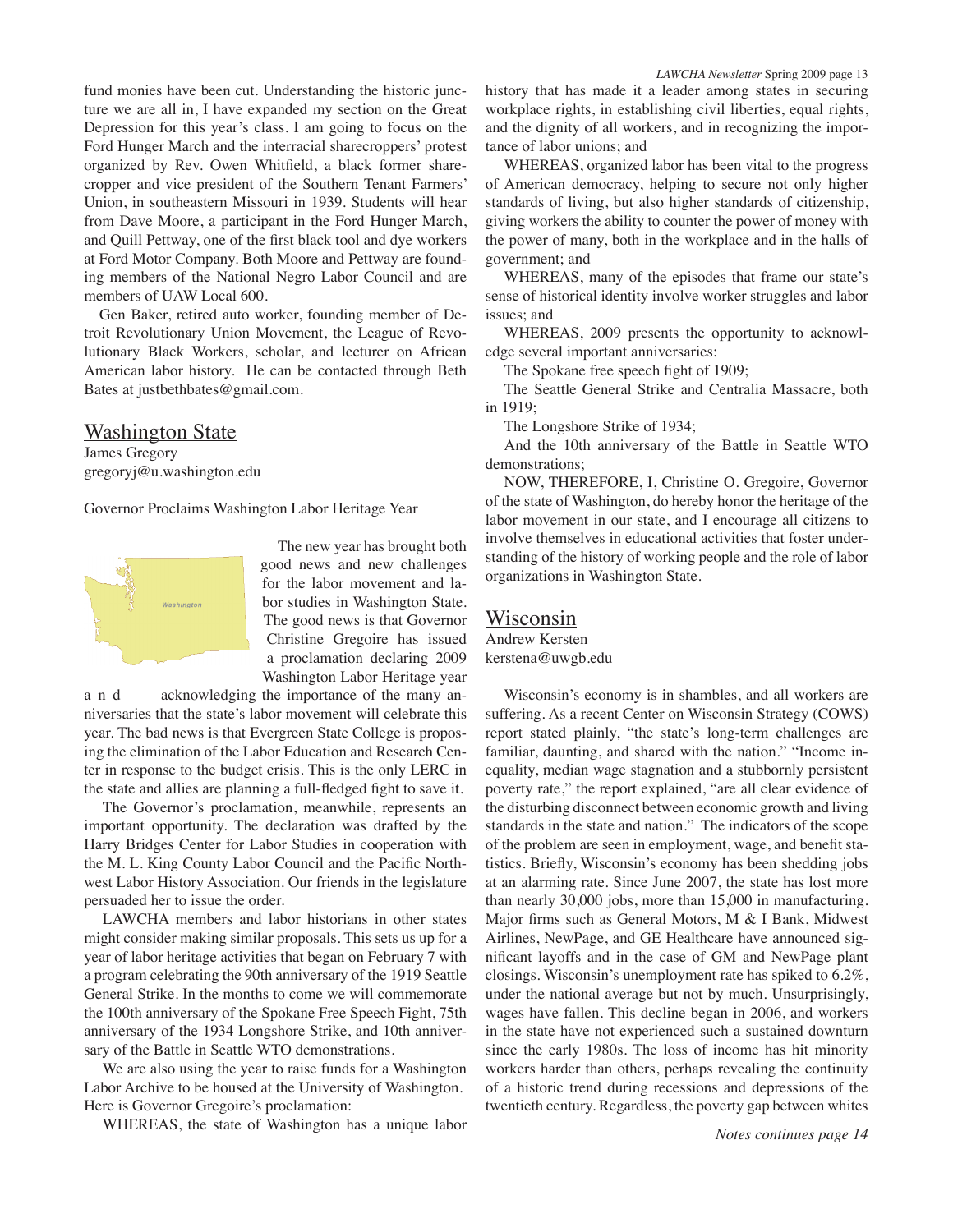#### *LAWCHA Newsletter* Spring 2009 page 14 *Notes continued*

and black is incredibly high. The gap in Milwaukee was the highest among the nation's top 100 cities, and nationally the state itself ranked only behind Minnesota. As incomes and employment levels have declined, so has private sector health insurance coverage. Again, workers at the poverty line have been most affected. Health insurance is connected to only one out every four poverty-wage jobs.

There remains hope that the new legislature with its Democratic majority might be able to swing the resources and regulatory arm of the state government to the side of working families. The Wisconsin AFL-CIO, led by the unflappable David Newby (See "David Newby hopes to lead labor's comeback," Isthmus 30 January 2009, http://www.thedailypage. com/isthmus/article.php?article=24961) is lobbying hard for an increase in the minimum wage. Additionally, unions are backing a state law that would give paying wages and salaries top priority for companies that declare bankruptcy. If enacted, this law would put workers' claims ahead of bankers' claims for the assets of troubled firms. Finally, there is some talk about making it easier for some classes of state employees to organize unions. And, yet, despite all the pressure, Wisconsinites appear to be playing a waiting game to see what happens in Washington, D.C. The scope of the federal stimulus package as well as the fate of the Employee Free Choice Act will help determine the next steps that unions, activists, and progressive politicians take to reverse the trends on employment, wages, and benefits and to begin to alleviate what New York Times reporter Steven Greenhouse calls the "big squeeze" on the lower and middle classes. But legislation can do only so much. As in the 1930s, perhaps, the onus is on workers themselves to create a new politics and a new economy where economic growth and equity is not—as that recent COWS report notes—"a 'spectator sport' generating gains for the few (and already rich) and leaving everyone else behind."

#### Bay Area

Don Watson dwlabor@earthlink.net

The Bay Area Labor History Workshop (BALHW) Spring season is featuring Gray Brechin on New Deal projects in Northern California; Michael Regan on the 1930s Department Store Clerks Local 1100 in San Francisco; Elaine Elinson on her book on labor civil liberties, entitled "Whenever There's a Fight"; Jo Kreiter of Flyaway Productions, famed



for her outdoor Copra Crane dances, on "Dance as an Archival Form"; and Bill Shields of City College on new student labor history projects. The BALHW Annual Dinner on June 11 will feature author, Zeese Papanikolas, on "Representing Labor Militancy." LHW coordinator, Bill Issel, is returning this summer from a Fulbright in Hungary.

The Annual Labor Archives and Research Center Meeting,

led by Director Catherine Powell, is celebrating publication of "The San Francisco Labor Landmarks Guide Book." Archie Green is being honored for his help in promoting this book. A featured speaker is the venerable San Francisco Chronicle reporter and columnist, Carl Nolte. Five walking tours have been devised covering Union Square, South of Market, Waterfront, North Beach, Fishermen's Wharf, and the Inner Mission. Unions are being asked to purchase copies for use at San Francisco conventions.

Also the Southwest Labor Studies Association will hold two one-day conferences this Spring. The Northern California conference will be held at CSU East Bay (Hayward) on May 15 with the theme "Labor at the Grassroots." The Southern California conference will be held on May Day at CSU Dominguez Hills as part of other festivities. SWLSA is also looking forward to another joint conference with LAWCHA within the next few years.

#### Alberta

Alvin Finkel alvinf@athabascau.ca

The Alberta Labour History Institute (ALHI), in conjunction with the Alberta Federation of Labour, has produced the first booklet for its series,"The Alberta Federation of Labour, 1912-2012: A Century of Struggle and Solidarity." The booklet is "Spirit of the Crowsnest: The Story of Unions in the Coal Towns of the Crowsnest Pass," by Allan Chambers. Handsomely illustrated, this 24-page booklet tells the story and recalls the miners' words of the struggles of the coal miners in 20th century southwest Alberta and their influence on radicalism throughout the province. Copies can be ordered from ALHI at our website, www.labourhistory.ca The pamphlet series is one of several items that ALHI and AFL are producing together to honour the centennial of the founding of the AFL. Also to be produced are a book on the history of working people in Alberta, and a DVD with vignettes of that same history, as well as a poster series highlighting key developments in working-class history in Alberta.

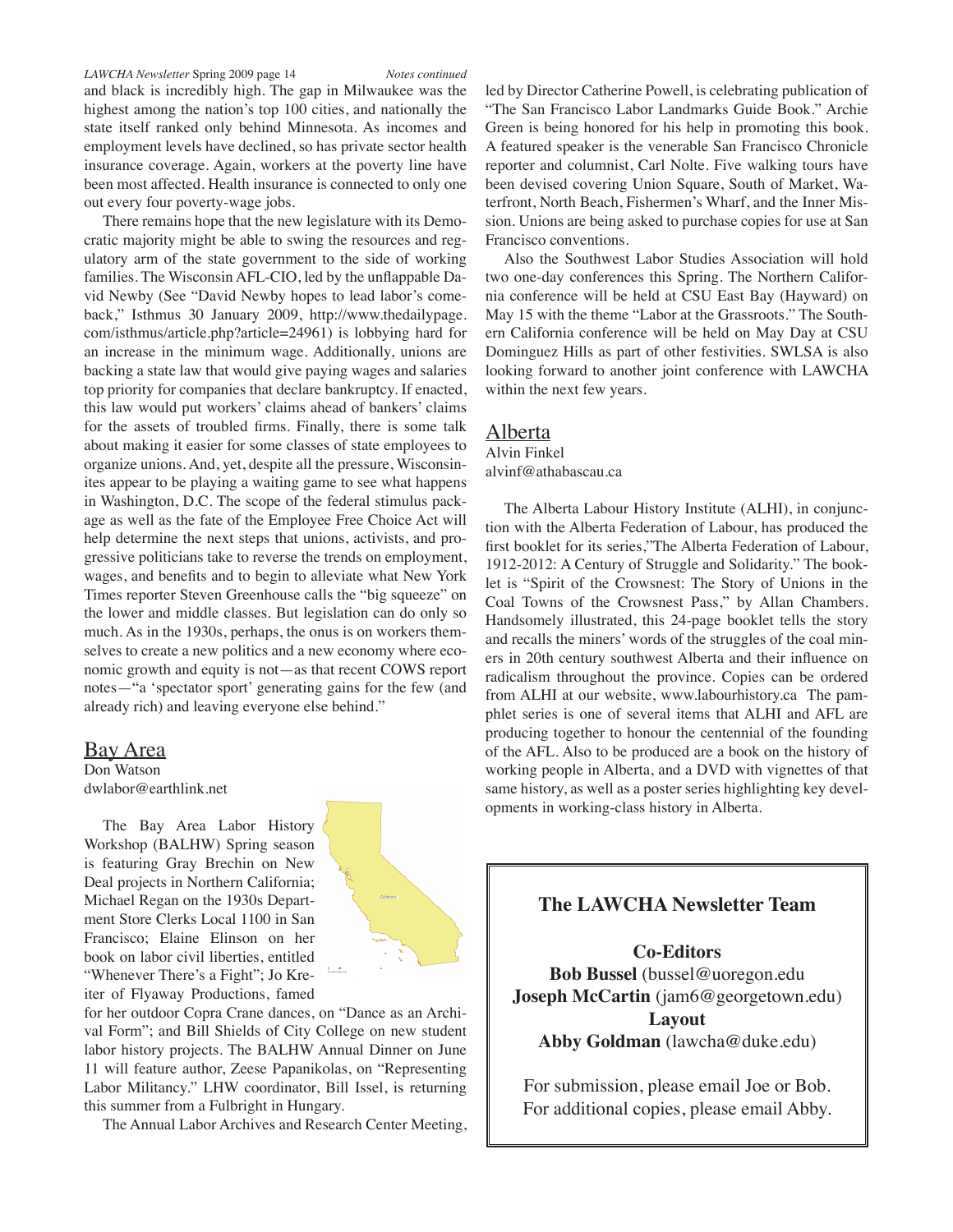# Program Committee Report

by Colleen O'Neill (colleen.oneill@usu.edu) and Dorothy Fujita-Rony (dfr@uci.edu)

As the departing co-chairs of the Program Committee, we wanted to remind LAWCHA members to include LAWCHA as a co-sponsor of sessions you are proposing for academic meetings or public talks you are planning to deliver. Our goal is to promote the study of labor and working class history, and to further build LAWCHA's visibility across disciplines and regions. When your session is accepted, please let the Program Committee Co-Chairs know so that it can be included in the LAWCHA newsletter. Please support your fellow LAWCHA members by attending their sessions at upcoming meetings. We bid you a fond farewell! Here are some up-coming LAWCHA-sponsored panels:

 $\_$  ,  $\_$  ,  $\_$  ,  $\_$  ,  $\_$  ,  $\_$  ,  $\_$  ,  $\_$  ,  $\_$  ,  $\_$  ,  $\_$  ,  $\_$  ,  $\_$  ,  $\_$  ,  $\_$  ,  $\_$  ,  $\_$  ,  $\_$  ,  $\_$  ,  $\_$  ,  $\_$  ,  $\_$  ,  $\_$  ,  $\_$  ,  $\_$  ,  $\_$  ,  $\_$  ,  $\_$  ,  $\_$  ,  $\_$  ,  $\_$  ,  $\_$  ,  $\_$  ,  $\_$  ,  $\_$  ,  $\_$  ,  $\_$  ,

### **LAWCHA co-sponsored sessions 2009 OAH in Seattle**

#### **1. Friday March 27, 2009, 08:30 AM**

**Blacks and Latinos/as in the Nuevo South: Race, Labor, and Civil Rights, 1948-Present** 

**Chair:** Michael Honey, University of Washington, Tacoma

**Commentator:** Lorena Oropeza, University of California, Davis

**A "Faustian Pact"? Mexican American Workers and Jim Crow in post-World War II Texas, Max** Krochmal, Duke University

**Mexicans, Blacks, and the Agricultural "Migrant Problem" in Georgia, 1970-1996,** Julie Weise, Yale University

**"They Coming to Take Over": Black Poultry Workers' Responses to the Growing Latino Presence in the Industry.**

LaGuana Gray, University of Texas, San Antonio

## **2. Friday, March 27, 2009, 1:45 PM**

**Pacific Northwest Radicalism** 

**Chair:** James Gregory, University of Washington

**Political Culture in the Seattle General Strike**, Victoria Johnson, University of Missouri

**Bloody Sunday: The Everett Massacre of 1916,** David Dilgard, Everett Public Library

**The Unseen, The Unnoticed, and The Secret**, Paul Spitzer, Independent Scholar

**Bloody Sunday: The Everett Massacre of 1916**. Melinda Van Wingen, Everett Public Library

### **3. Friday, March 27, 2009, 3:45 PM**

#### **"From Wharf Rats to Lords of the Docks"**

(A special presentation of Ian Ruskin's one-man multi-media play about Longshoremen leader, Harry Bridges." Don't miss the LAWCHA reception that follows.

Co sponsors: The Labor and Working-Class History Association; the Pacific Northwest Labor History Association; and the Harry Bridges Center for Labor Studies)

**Chair:** Vincent DiGirolamo, Baruch College. City University of New York

**Presenter:** Ian Ruskin, The Harry Bridges Project

## **4. Saturday, March 28, 2009 , 01:45:00 PM Flawed Crusade: The CIO's Operation Dixie**

**Chair/Commentator:** Michelle Brattain, Dept of History, Georgia State University

**Commentator:** Robert Korstad, Duke University

**The Wrong Kind of Protestantism: Religious Activists in the CIO's Southern Organizing Campaign**, Elizabeth Fones-Wolf, West Virginia University

**The Wrong Kind of Protestantism: Religious Activists in the CIO's Southern Organizing Campaign**, Ken Fones-Wolf, West Virginia University

**Organized Labor and Veterans of the Second World War: A Reconsideration of Success and Failure in the Operation Dixie Campaign**, Jennifer Brooks, Auburn University

> **Western History Association October 7-10, 2009 Denver, CO**

\_\_\_\_\_\_\_\_\_\_\_\_\_\_\_\_\_\_\_\_\_\_\_\_\_\_\_\_\_\_\_\_\_\_\_\_\_\_\_\_\_\_\_\_\_\_\_\_\_

**Collisions, Face-offs and Evasion: Borders, Migrants and Labor** 

**Chair:** Zaragosa Vargas, University of North Carolina, Chapel Hill

**Invoking the Transit Privilege: Japanese Immigrant Challenges to the Power of North American Borders to Exclude,** Andrea Geiger, Simon Fraser University

**Migrant Labor and Martial Law in the Great Depression: The 1936 Colorado-New Mexico Boundary Battle** , Derek Everett, University of Arkansas

**"California's Worse Single Road Wreck": The Deaths of Thirty-two Braceros in Chualar, September 17, 1963** , Stella C. Mancillas, UC Davis

**Comment:** Ernesto Chavez, University of Texas, El Paso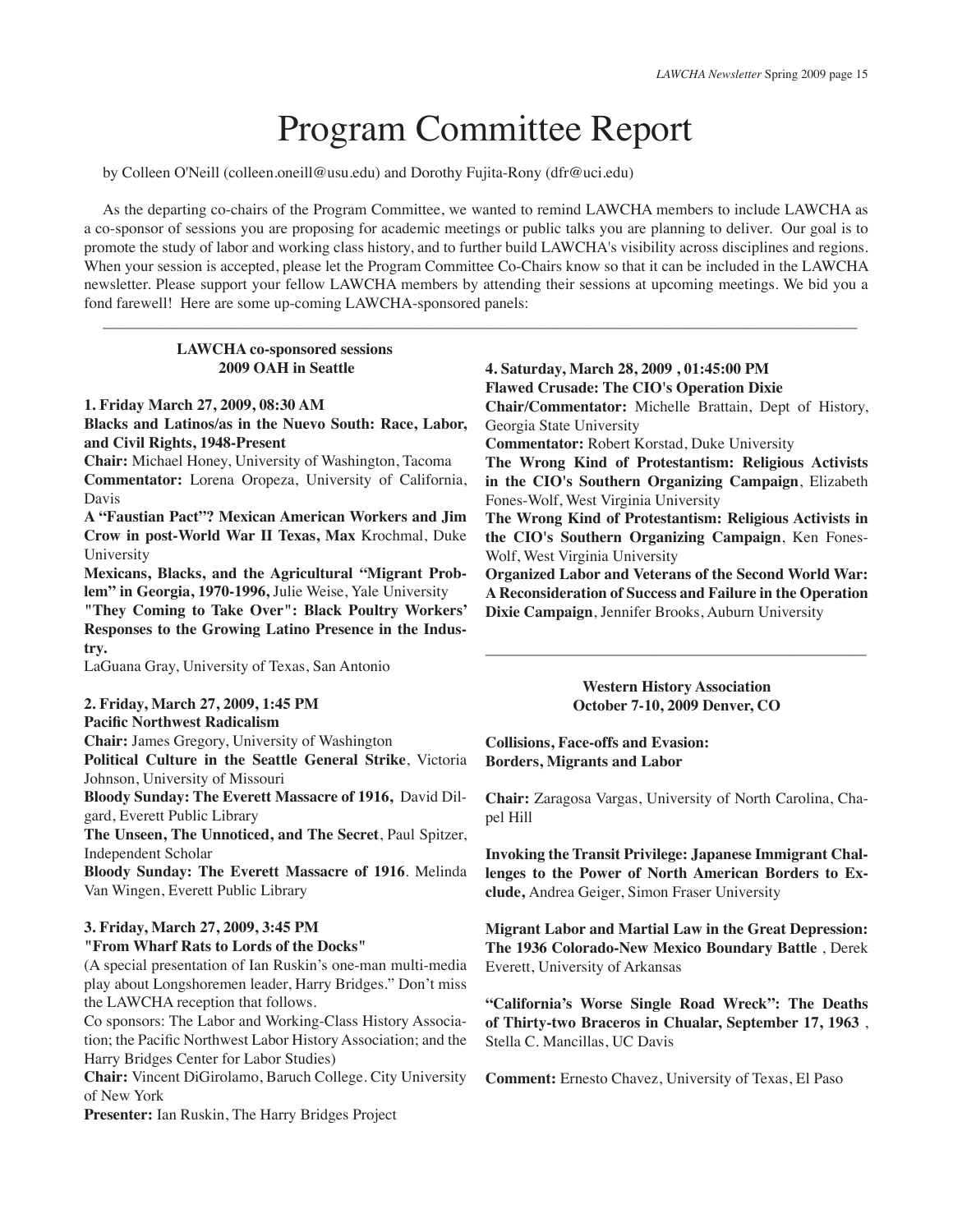# LAWCHA Forum on Teaching

# Teaching: "Work, Society, and Culture in Modern America"

### by Phil Chassler (philip.chassler@umb.edu)

Alternating with two colleagues at the University of Massachusetts Boston, I teach a 300 level course entitled "Work, Society, and Culture in Modern America" in the American Studies Department. A commuter school, UMass Boston draws its over 13,000 students from working class and middle class suburbs as well as from Boston and other nearby cities. Few students come from elite backgrounds, many are the children of immigrants or are themselves immigrants, many are the first in their family to attend college. All told, they are a group enthusiastic about the school and its possibilities for them.

Each of my colleagues has his or her version of the course, but generally speaking, "Modern America" is defined as beginning in the late nineteenth century and extending to the present. "Culture" means pretty much anything not explicitly historical or political, such as fiction, music, visual art. As for work and society, my version of the course has several foci: we look at aspects of the history of working people, of the history of organized labor, of the representation and expression of working people's lives, as well as aspects of the transformation of jobs and labor over the last century. At the first meeting, in the syllabus course description, I tell the class, "words and phrases such as 'working class,' 'culture,' 'class consciousness,' and 'class struggle' are often taken as abstractions with little reference to the realities of everyday life," and that we will draw "on the evidence of practical experience, to give concrete meaning to these and other terms." Implicitly or explicitly, we consider such questions as "What is the American working class?" "Can it be easily defined?"

"What kinds of work do American workers do?" "What is working-class culture?" "What divides American workers?" "What unites them?" "What do past experiences have to teach about the present?" "What are the prospects for working people in our age of 'deindustrialization' and 'globalization'?"

This is an ambitious agenda to be sure, and one that never gets as worked out or goes as far along as I would like. The most difficult lesson concerns defining social class. I find, and not only in this course, students are unlikely to use the term "working class," let alone identify themselves or their families as such. What is more, students know little, or perhaps better to say, have been taught little, about the labor movement or the history of working people in this country. Although most of my students have jobs, there might be one or two in a class of thirty who belong to a union or whose parents are union people. On the other hand, the course has attracted a few activists---one semester, I was amused to read in the local paper of the arrest of one of them, an IWW member, for "trespassing" in abandoned property with his comrades, another fellow led the campus socialist group —during a later term one student in the class organized for the student antiwar group. In one class, a Teamster member appreciatively recalled a successful strike at the car rental agency where she worked.

Reading includes James Green's The World of the Worker (Jim is a friend and colleague), Upton Sinclair's The Jungle, chapters from Robin D.G. Kelley's Race Rebels, Chester Himes's novel If He Hollers, Let Him Go, Miriam Ching Yoon Louie's Sweatshop Warriors, and other appropriate articles and chapters. I show several films including PBS documentaries on early twentieth-century immigration to the US and on the UAW sit-down strikes, the first twenty minutes of Chaplin's Modern Times, and all of Struggles in Steel, a powerful documentary about racism in the steel industry. There's music too, Woody Guthrie, Huddie Ledbetter, early Rock and Roll based on George Lipsitz's chapter on "The Class Origins of Rock and Roll," hip-hop and "gangsta rap," based on Kelley's chapter, "Kickin' Reality, Kickin' Ballistics."

Study proceeds chronologically, so that, for example, Green's chapter about the "The Company Town and The Urban Ghetto," accompanies the film about immigration and precedes The Jungle. I assign the Norton Critical edition of this novel because it includes essays by Sinclair's contemporaries and our own about Chicago's Packingtown, as well as Sinclair's essays about art and socialism. Assigned at the start of the course, the novel and selected commentary provide the images, the feelings, and the intellectual groundwork for pondering the experiences of immigration and of industrial

> work. Along with relevant passages in the novel, the essays become the basis for conversations about aesthetics, "All art is propaganda," says Sinclair, and for filling a gap in most students' learning: the various meanings of early twentieth century socialism and its American manifestations. Before the class watches Charlie Chaplin make a farce and a ballet of the assembly line----oh that marvelous, outrageous, automatic feeding machine---they have read Jim's chapter on "The New Capitalism," have listened to me comment on his passages about Fordism, and have been asked to ponder questions about how the movie's technique and comedy might express Chap-

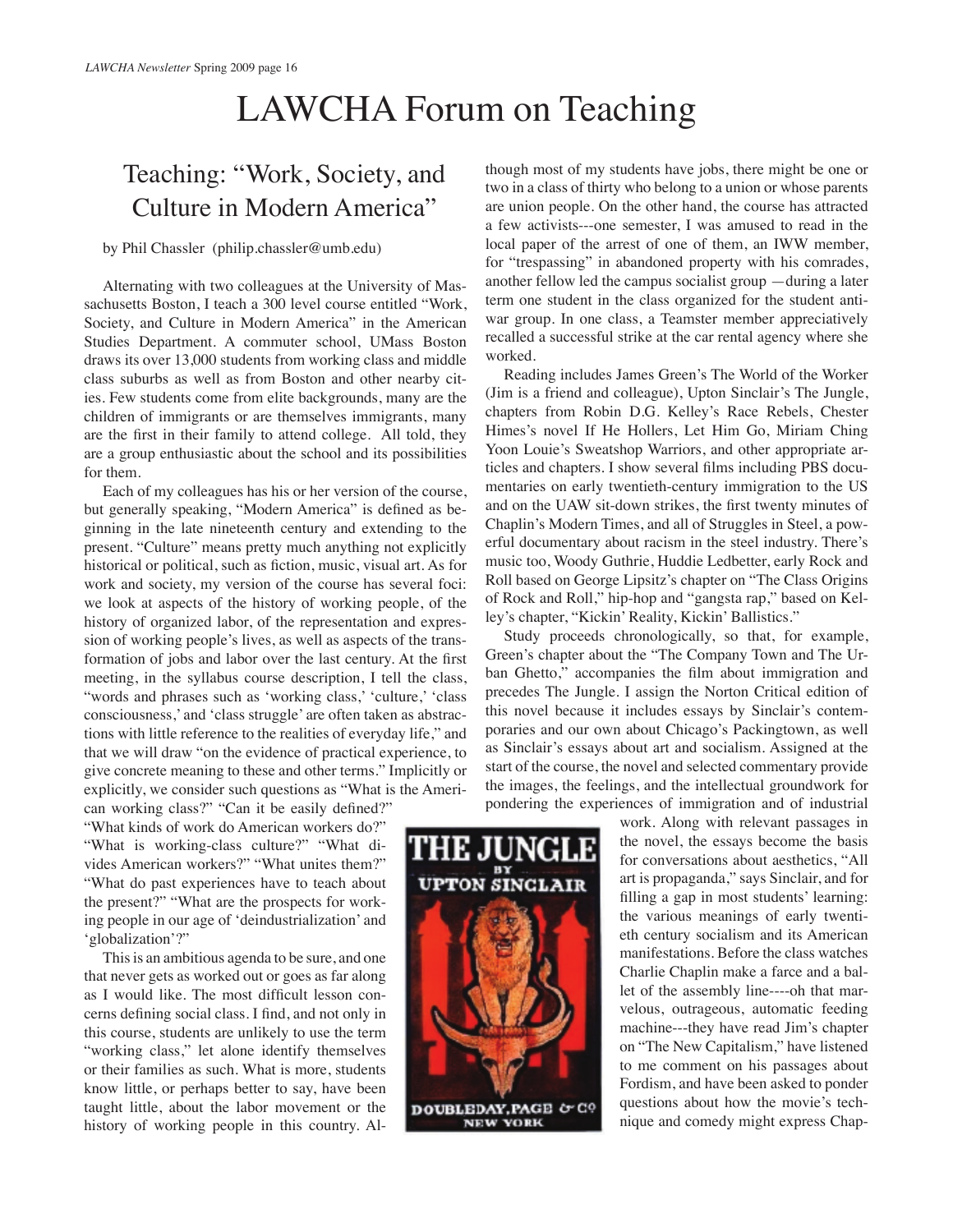lin's vision of work. Do students get the picture? They don't always laugh---I am not sure why---but many notice right away that the boss is busy working on a jigsaw puzzle. Along with the history, I teach the concepts. They read Kelley's chapters on African-American music, dance, fashion, work, and the fight against segregation (including the eye opener on Birmingham in 1963) after a group presentation (one of six, eight, or ten—depends on class size--throughout the semester) on his use of the concept of the "hidden transcript." After watching in Struggles in Steel the heartfelt, indignant yet dignified, sometimes tearful testimonies, of the retired black steelworkers, men and women, about their lives in the "young hell" (as one of them puts it) of the mills, students sit moved and respectfully quiet. This contrasts with Himes's no holds barred novel about black and white workers at an LA shipyard during World War II, a source for sometimes uncomfortable discussion about racism.

Assignments include short essays which ask students to synthesize their understanding of readings, the small group—3-4 students--presentations based on the readings, and a research project which includes a proposal, an annotated bibliography, the paper and an oral report. This can be a highlight. One student had interviewed her uncle, a PATCO striker. Another made much of the working class anger he saw in the film Fight Club. A "Powerpoint" presentation on Diego Rivera's Detroit Industry inspired talk about Chaplin's and Rivera's different visions of the assembly line worker. There is always something for the teacher to learn. One student wrote about the hazards of working in nail salons. When another student asked if she could research Native American Residential Schools, I hemmed and hawed, wondering at the topic's relevance to the class, finally saying ok. A few weeks after reading her enlightening paper, I found a review of books on Native American work and assimilation in Labor (Spring 2008).

Because The World of the Worker ends in 1980, the class is brought up to date with readings by Bennett Harrison and Barry Bluestone, Kim Moody, Naomi Klein, Andrew Ross, and Michael Yates about the latter day assault on organized labor, the reality behind brand name logos, the illusory creative and casual style that masks the exploitation of internet workers, and the current general condition of the US working class. Miriam Ching Yoon Louie's book about women workers from Mexico, China, Korea, and elsewhere reiterates course themes of migration, racism, sweatshop labor, and the sometimes reactionary role of unions in these matters. Her book brings home in the words of the workers themselves the experience of today's world economy. Louie's emphasis is on organizing beyond unions to within communities, then across communities and borders. That today's immigrant sweatshop workers who, as was Jurgis Rudkis, are exploited by bosses, become warriors, rounds a circle and points to the future for working people, our students.

## Labor History for K-12 Teachers: American Labor Studies Center Provides Curriculum Resources

#### by Paul F. Cole (paulfcole@aol.com)

According to a poll by Hart Research, 54% of adults said they know just a little or don't know much about unions. They said their chief sources of knowledge were personal experience (37%), people in unions (26%), and the media (25%). Significantly, learning about unions in schools was not even mentioned.

The implications of these numbers are very clear. To a very large degree, Americans are uninformed or misinformed about the labor movement and the role that workers and unions have played – and do play – in our nation's economic, political, cultural and social life.

To address this issue, the American Labor Studies Center (ALSC) was formed in 2002. Its mission is to collect, analyze, evaluate, create and disseminate labor history and labor studies curriculum and related materials to kindergarten through 12th grade teachers nationwide.

There are a wide variety of curriculum materials for teachers of virtually every subject and grade level including historical events, music, art, literature, biographies, simulations, and contemporary issues among others available on the ALSC web site (www.labor-studies.org). The ALSC also conducts workshops and sponsors exhibits at various teacher organization meetings.

The Fall 2008 issue of the LAWCHA Newsletter launched a section on "Teaching Labor and Working-Class History" and encouraged members to share ideas. Much of the focus has been on the postsecondary level and that is important. However, there are 3 million teachers who teach 50 million children in our nation's elementary and secondary schools. Almost all of them have had little education about the history and role of the American labor movement and have not had a single source to find high quality teaching materials. Working with the American Federation of Teachers, the National Education Association and teacher subject matter organizations such as various councils for the social studies, the ALSC is reaching out to teachers to assist them in preparing and teach-

### **About the Teaching Forum Participants**

**Phil Chassler** (Philip.chassler@umb.edu) is a Lecturer in the American Studies Department at the University of Massachusetts Boston.

Paul F. Cole (paulfcole@aol.com) is Executive Director of the American Labor Studies Center, a former AFT vice president, and Secretary-Treasurer Emeritus of the New York State AFL-CIO.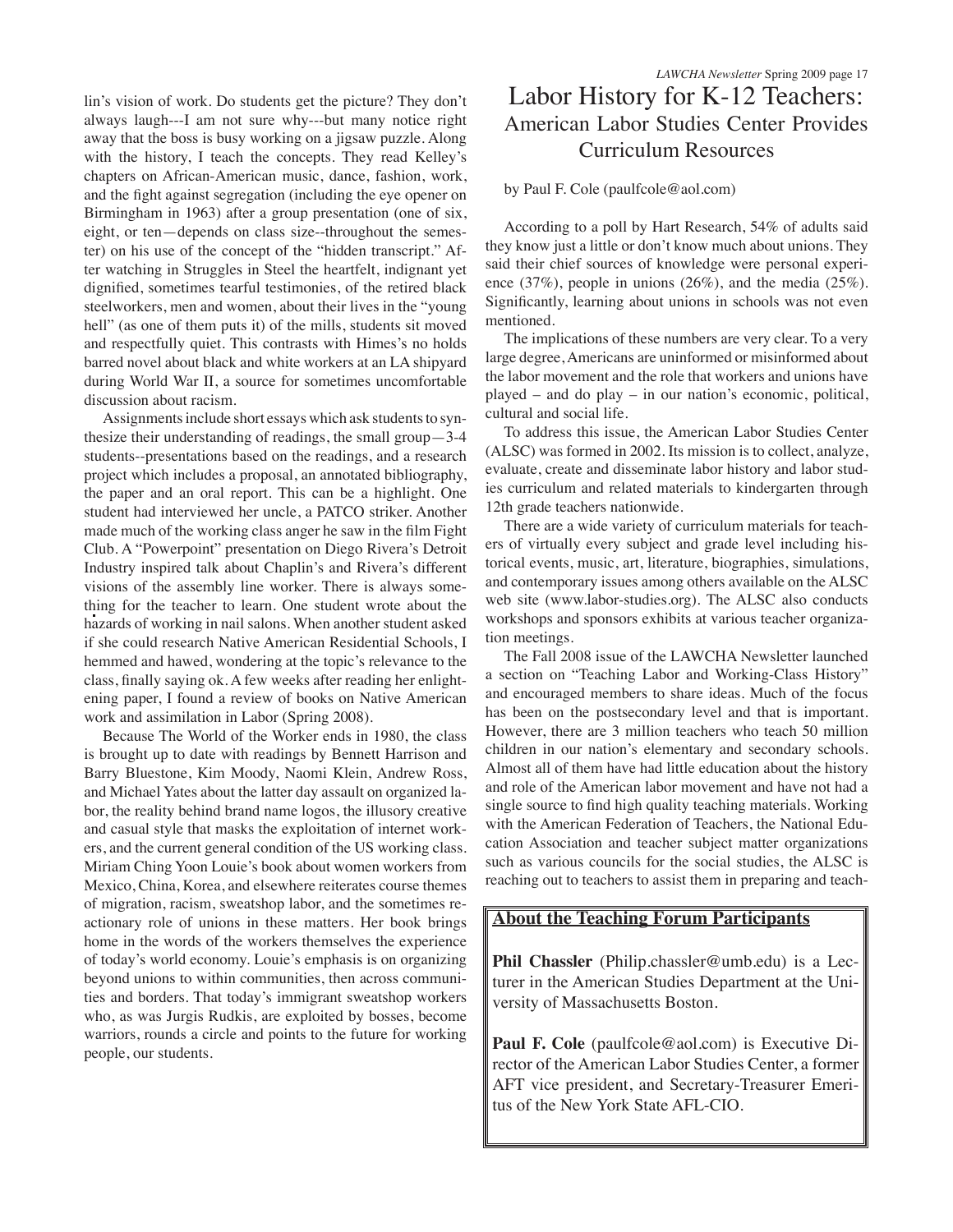#### *LAWCHA Newsletter* Spring 2009 page 18 *Forum on teaching continued*

ing lessons to help students discover the rich history and the variety of activities that reflect the contributions of working people and their organizations.

ALSC's goal is not to indoctrinate or proselytize students but to provide them with an opportunity to explore the many facets of a very complex and important part of America's history and contemporary life. As a result, materials and references for the web site are carefully selected and provide a wide range of resources including lessons, documents and an innovative standards-based instructional unit, "Hardball and Handshakes." The latter was developed by the ALSC and the National Baseball Hall of Fame to use the history of labor relations in Major League Baseball as a case study to help students understand the role of unions in American life.

Teachers are directed to resources such as the "LaborArts" site for cultural resources and the Labor Heritage Foundation where they can order a variety of excellent DVDs, CDs and other items such as the film The Inheritance for only \$15. Simulations on organizing a union and collective bargaining are also available for download as are resources for elementary teachers.

The ALSC is located in the Kate Mullany National Historic Site (www.katemullanynhs.org) in Troy, New York. Mullany was a young Irish immigrant who formed and led the nation's first bona fide all women's union – the Troy Collar Laundry Union – in 1864. She was also the first woman to serve as an officer of a national union. The ALSC was instrumental in gaining National Historic Landmark status for the building in 1998 and gaining passage of federal legislation designating it a National Historic Site in 2004.

In additional to housing the offices of the ALSC, the Mullany House has an exhibit area on the first floor currently hosting the exhibit "The Irish and Labor." Plans are in place to restore and furnish Mullany's third floor apartment as it was in 1869 when her family moved in. Plans are also in place to create the "Kate Mullany Park" honoring trade union women

*Kate Mullany House where the American Labor Studies Center is housed in Troy, NY*

pioneers. When completed, the Mullany House will provide visitors, especially students, with an opportunity to learn about working-class life in the mid-nineteenth century and the struggle of workers to organize.

LAWCHA members are encouraged to focus on ways they can help elementary and secondary teachers integrate labor history and labor studies into their classrooms. The ALSC invites recommendations for improving its web site and suggestions for other ways to reach out to K-12 teachers nationwide.

## **Welcome to our New Board Members**

On March 3, 5 newly elected members joined our board of directors. They are **Randi Storch, Moon-Ho Jung, Laurie Green, Franca Iacovetta, and Lionel Kimble, Jr.** All bring phenomenal backgrounds and interesting ideas to our organization, and we look forward to our work in the coming year with these newest members.

Thank you to our departing board members, who have left our board after three years of excellent service to our organization. They are **Peter Rachleff, Robert Korstad, Camille Guerin-Gonzales, Ileen Devault, and Mary Nash**. Each one added something important and distinctive.

## **Call for Nominations**

LAWCHA's nominating committee will meet in June to create a slate of nominees for next year's officers and board of directors election. The committee welcomes suggestions for nominees from among LAWCHA's membership. Please send names or self-nominations to **Alice Kessler-Harris (ak571@columbia.edu)**, chair of the nominating committee. A paragraph or so providing support for the nomination would be helpful.

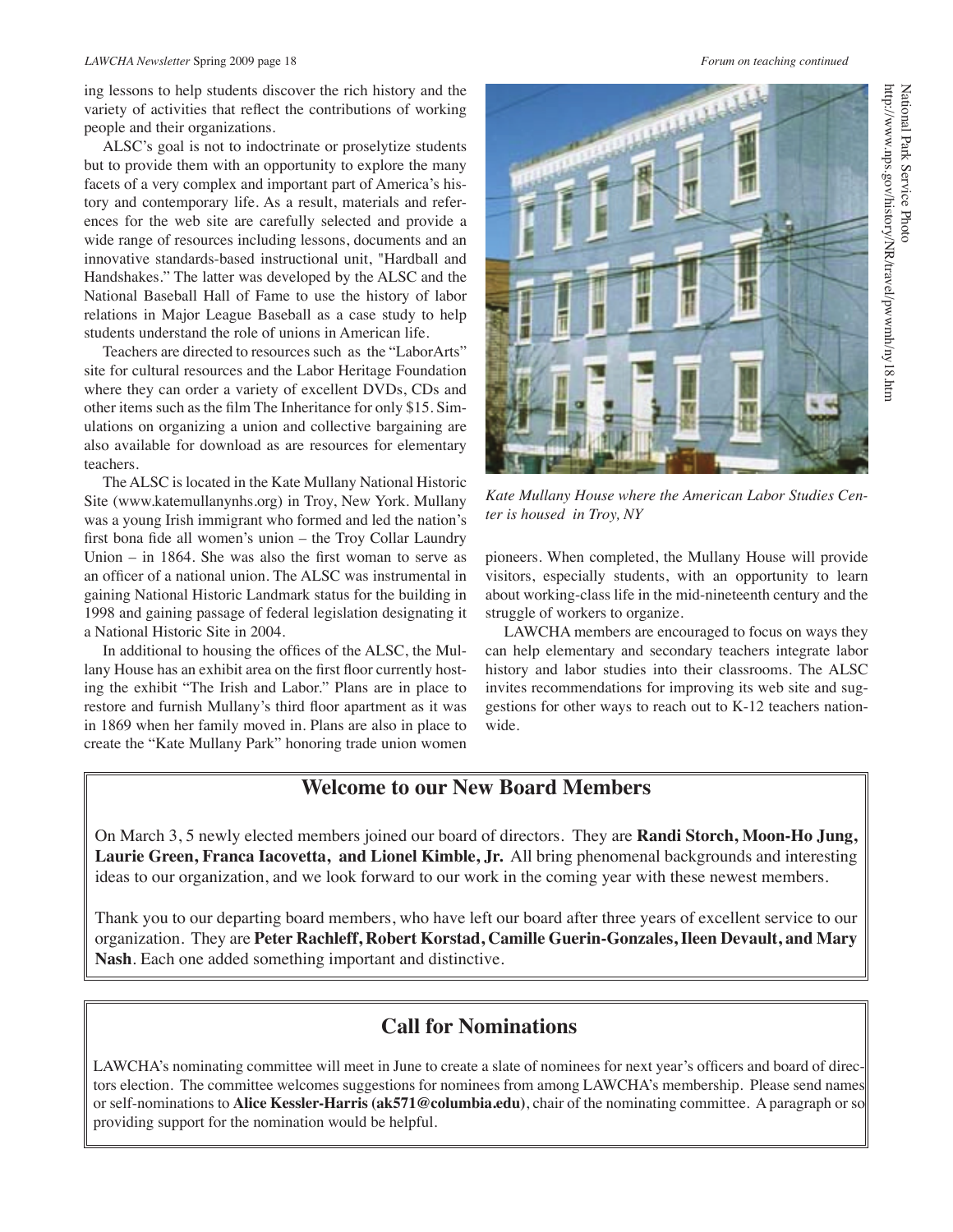# Call for Panels: 2010 OAH/LAWCHA Conference in DC

The 2010 LAWCHA conference will be held concurrently with the OAH in Washington, DC. We plan to arrange up to ten panels during the conference, which will be held April 7-10, 2010. Please send Kim Phillips (klphil@wm.edu) your proposals as attachments or in the body of email messages. The proposals should include the following:

#### 1) A Title

2) A description of 500 words or less

3) A list of participants with roles clearly stated. In this list please include the names of the participants as they wish to see them in print.

4) Email addresses and phone numbers for each participant.

5) If available, a 500 word or less CV for each participant (some may already be in our system, so if you want to wait until I ask for them, that's fine).

6) Paper titles (if appropriate) and descriptions for the papers of 250 words or less.

## LAWCHA and Harry Bridges at the OAH Seattle From Wharf Rats to Lords of the Dock, Friday, March 27 at 3:45

Mike Honey mhoney@u.washington.edu

Harry Bridges, an Australian seaman, led the historic San Francisco waterfront strike of 1934 that unionized the docks. Police killed two strikers during one of the few successful general strikes in U.S. labor history. Bridges went on to lead the Congress of Industrial Organizations on the West Coast. For his pains, the U.S. government spent twenty years and held three different inquests trying to deport him as an "alien" radical. Bridges refused to name names or recant his Marxist beliefs. He went on to denounce the internment of Japanese Americans during World War II, to marry a Japanese-American in defiance of miscegenation laws banning interracial marriage, and to demand equal rights for African Americans and other ethnic minori-



*Young Harry Bridges*

ties on the docks. Bridges voiced criticism of American militarism, racism, and imperialism. His International Longshore and Wareshouse Union (ILWU) survived the CIO's anti-Communist purge and prospered. It continues today as a powerful exemplar of rank and file, democratic unionism.

This year's OAH will hold a plenary session on Friday afternoon in which Ian Ruskin, a veteran of English repertory theater, will perform his acclaimed one-act play on the life and times of Harry Bridges. The play provides a sharp, spirited perspective on labor issues in the era of the CIO. Bridges' fight for civil liberties resonates in our era of homeland insecurity. Baruch College history professor and former San Francisco labor journalist Vincent Di Girolamo will introduce the play and moderate a discussion following the performance. The play and a reception are co-sponsored and partially funded by LAWCHA, the Pacific Northwest Labor History Association, and the Harry Bridges Center for Labor Studies at the University of Washington. Area unionists have been invited and we hope the events will convey something of the unique flavor of radical labor in the Pacific Northwest. Martin Luther King County Labor Council executive director David Freiboth will welcome us to a friendly Seattlestyle reception following Ruskin's play.

In addition, look for the ILWU's dynamic, graphic exhibit of longshore history near the OAH registration desks. And please plan to attend our LAWCHA lunch on Saturday, March 28, at 12:15 p.m. (\$45). UW Harry Bridges Endowed Professor James Gregory will present a slide show and streaming video based on his acclaimed oral history web site, "Teaching a City its Civil Rights History: The Seattle Civil Rights and Labor History Project." See the OAH program pr website (OAH.org) for several other fine LAWCHA-sponsored panels.

At last year's OAH in New York City we held numerous panels, including one on immigrant women organizing and another marking Forty Years Since Martin Luther King and the 1968 Memphis sanitation strike, followed by a wonderful reception. Join us this year at the OAH in Seattle, to help LAWCHA continue to tell about labor's contributions and to celebrate our continuing struggle for a better world.